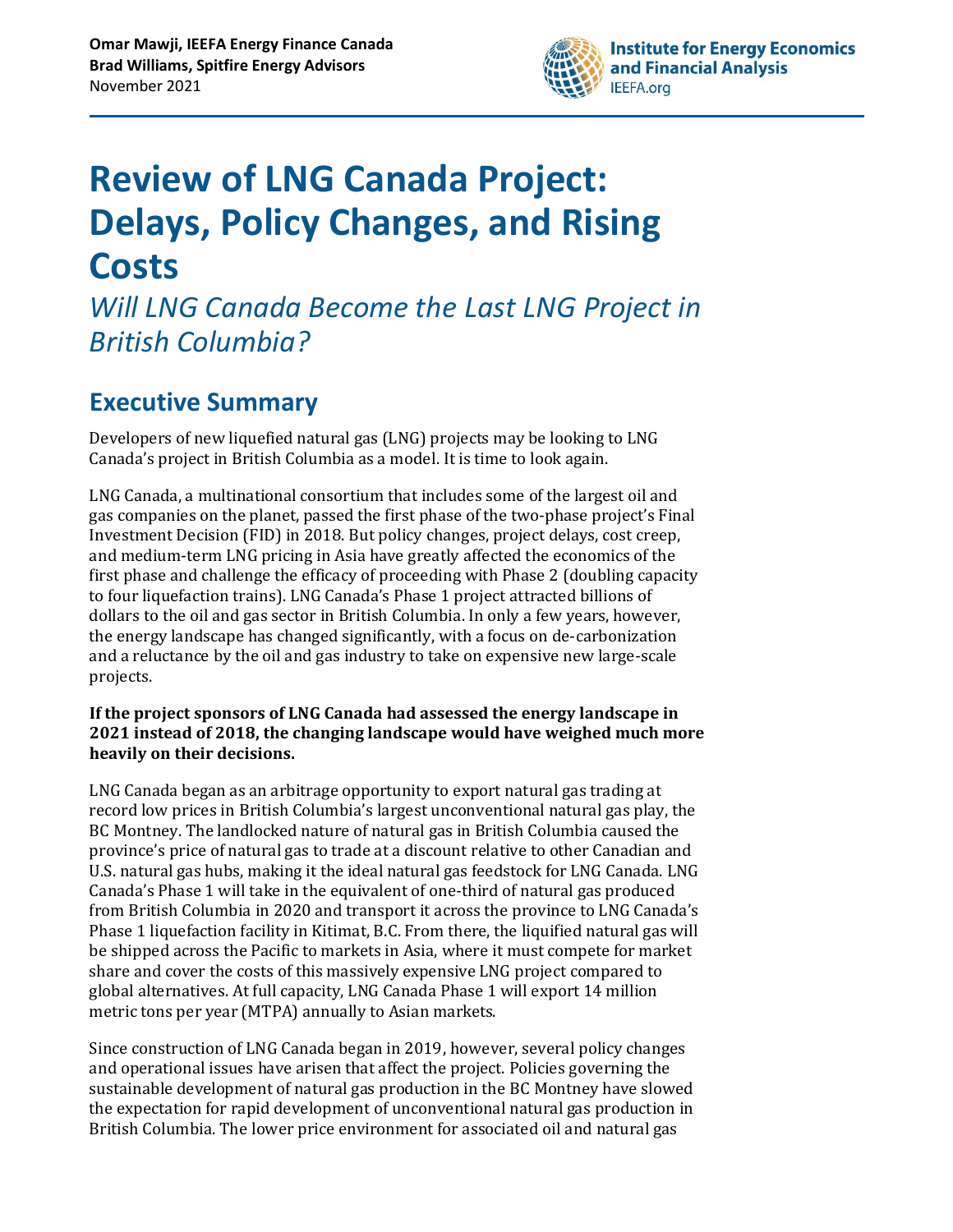liquids (NGL) in the BC Montney's unconventional natural gas production and the steep decline rates from initial production of wells add to the pressure faced by LNG Canada's equity sponsors, who own a great deal of natural gas assets focused on Montney development.

Additionally, LNG Canada had contracted out the construction and development of the Coastal Gaslink (CGL) pipeline to operator and 35% owner, TC Energy, and is now disputing rising costs at CGL. TC Energy has threatened to suspend construction on parts of the CGL pipeline if the dispute is not resolved, further threatening the economic viability of LNG Canada. The LNG Canada terminal and CGL pipeline may become marginally profitable after the delays and cost overruns.

**Market and non-market shifts could turn LNG Canada into a financial albatross.**

The major motivation for the LNG Canada project is its equity sponsors' need to generate profit from the Montney gas assets purchased between 2008 and 2012. To avoid more asset writedowns or a fire-sale of their BC Montney assets, the equity sponsors of LNG Canada need the project to succeed to sell their gas to a higher valued market in Asia.

In the three years since the 2018 FID, **these market and non-market shifts have severely tested LNG Canada's long-term economic viability and could turn it into a financial albatross for its sponsors.** The fallout would jeopardize proposed major LNG projects along Canada's western coast, including Ksi Lisims LNG, LNG Canada Phase 2, Woodfibre LNG, and Cedar LNG (equivalent to more than double the capacity from LNG Canada Phase 1). The changing energy market conditions are quickly making LNG Canada a harbinger of the fragile economic profile and high risks for future LNG projects in the province.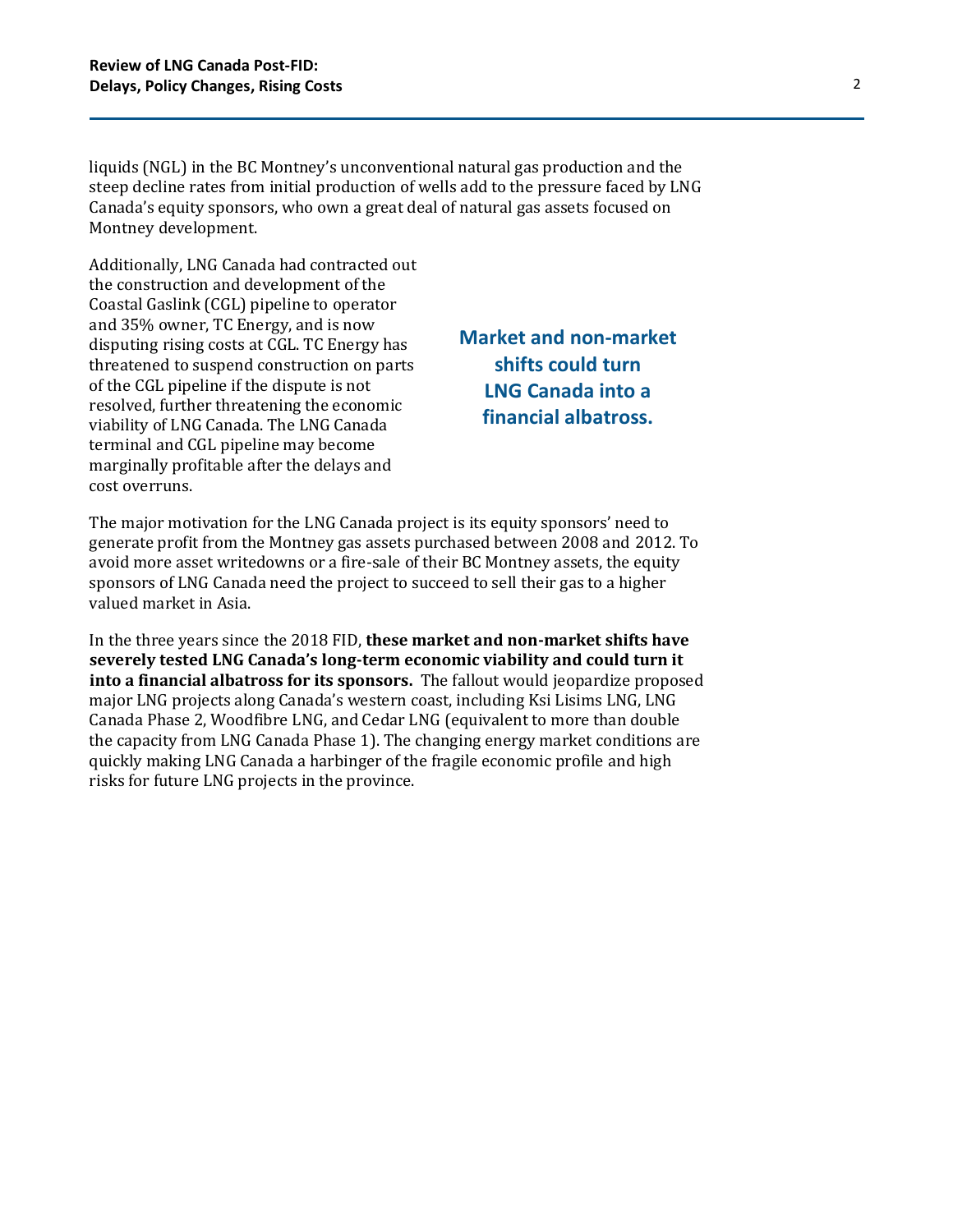# **Table of Contents**

| Natural Gas Production Is the Key Economic Driver for LNG Canada |  |
|------------------------------------------------------------------|--|
|                                                                  |  |
|                                                                  |  |
|                                                                  |  |
|                                                                  |  |
|                                                                  |  |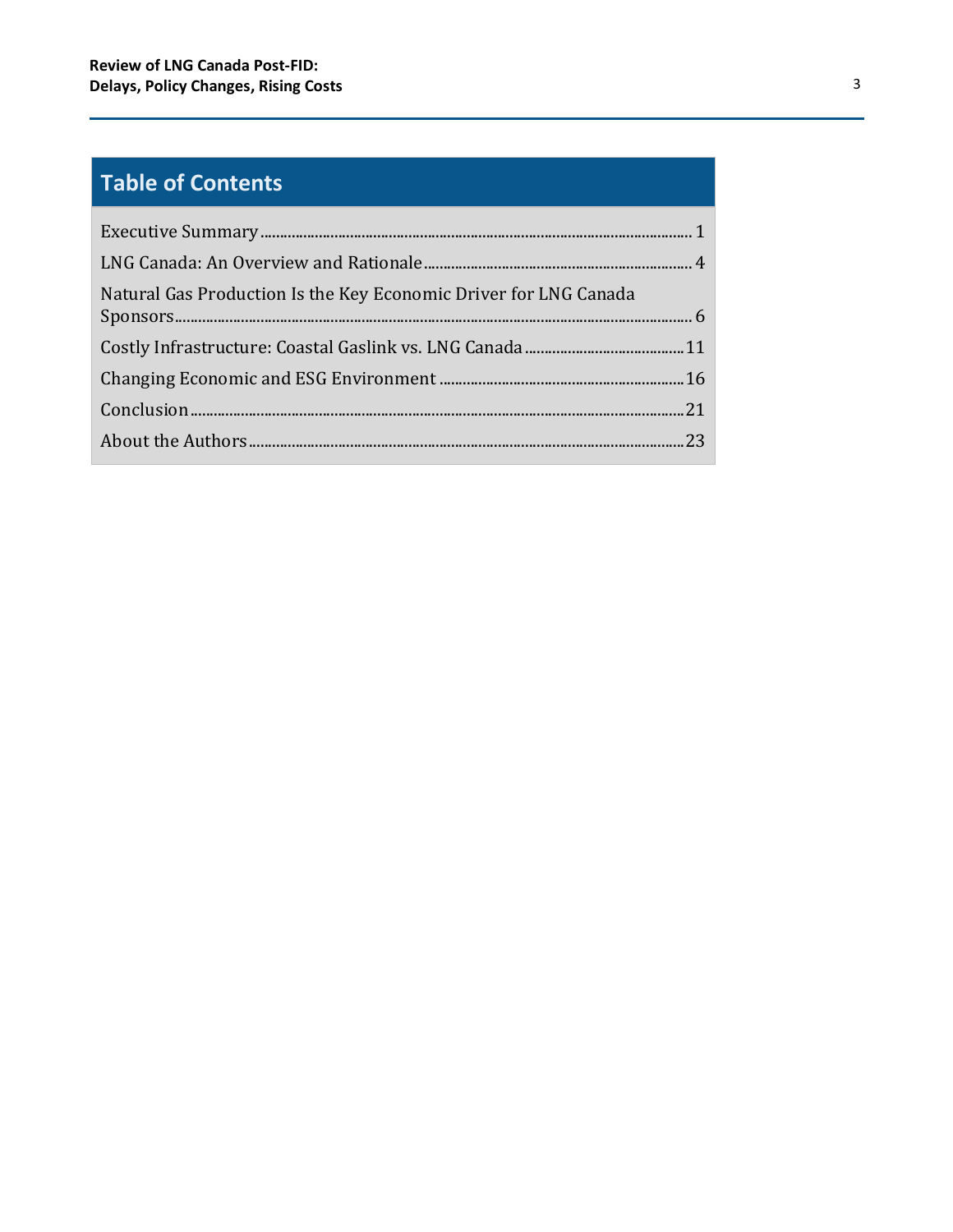### <span id="page-3-0"></span>**LNG Canada: An Overview and Rationale**

LNG Canada is designed as a two-phase project, with a first phase that will produce 14 million tonnes per year (MTPA) of LNG. Its equity owners include global oil and gas giant Royal Dutch Shell (40%); the Malaysian national petroleum company Petronas (25%); Chinese national petroleum firm PetroChina (15%); international trading house Mitsubishi (15%); and Korean gas utility KOGAS (5%).<sup>1</sup> Each equity partner takes their percentage share of the LNG produced to use or resell. Shell retains 5.6 MTPA of LNG capacity, and the remaining 8.4 MTPA owned by the other partners is estimated to be 94% contracted over a weighted average life of 13.4 years.2,3,4,5,6,7 The first phase of the project for the 14 MTPA, scheduled to go into service in 2025 or 2026, carries a price tag of almost \$32 billion: \$14 billion for the liquefaction plant and dock, \$12.4 billion of gas production investments in the Montney Basin in northeastern British Columbia, and \$5.1 billion for the Coastal GasLink pipeline connecting the terminal to its gas supplies.<sup>8</sup>

The companies reached an FID—a final investment decision that committed it to move forward with Phase 1 of the project—in October 2018. Construction began in 2019. LNG Canada recently said that its 225,000 cubic meter Phase 1 storage tank is 50% complete, and that it expects liquefaction modules to be delivered during the fourth quarter of 2021. Construction on the Coastal Gaslink Pipeline (CGL), being led and constructed by pipeline company TC Energy, was 30% complete as of summer 2021.<sup>910</sup>

When placed into service in 2025 or 2026, LNG Canada will have the capacity to liquefy and export up to 1.8 million British thermal units ("MMBtu") per day of natural gas, about 1.8 billion cubic feet per day (BCF/d), which is the equivalent of one-third of total British Columbia natural gas production in 2020. <sup>11</sup> The project will move natural gas from the BC Montney formation near the city of Dawson Creek, BC to the province's coastal liquefaction terminal in the municipality of Kitimat, B.C., through a 415-mile (670-kilometer) pipeline with 2.1 million MMBtu/d of capacity. <sup>12</sup> The pipeline's \$5.1 billion price tag makes it one of the most expensive in North America at \$12.3 million per mile—more than double the cost for gas

<sup>1</sup> Oxford Energy Institute. [Canadian LNG Competitiveness.](https://www.oxfordenergy.org/wpcms/wp-content/uploads/2019/12/Canadian-LNG-Competitiveness-NG-156.pdf) December 2019.

<sup>2</sup> Petronas. [Petronas and CNOOC Sign 10-Year LNG Supply Agreement.](https://www.petronas.com/media/press-release/petronas-and-cnooc-sign-10-year-lng-supply-agreement) July 2021.

<sup>3</sup> Reuters. [LNG Canada gets another buyer as Vitol inks supply deal with Petronas.](https://www.reuters.com/article/cbusiness-us-petronas-vitol-lng-idCAKCN1NY1EB-OCABS) November 2018.

<sup>4</sup> Reuters. JERA to buy up to 1.2 million [tons per year of LNG from Canada project.](https://www.reuters.com/article/us-lng-jera-shell-idUSKCN1RL0QA) April 2019.

<sup>5</sup> Petrol Plaza. [Tokyo Gas signs agreement to purchase LNG from LNG Canada project.](https://www.petrolplaza.com/news/9440) October 2018.

<sup>6</sup> Offshore Energy. [Toho Gas inks LNG Canada supply deal.](https://www.offshore-energy.biz/toho-gas-inks-lng-canada-supply-deal/) October 2018.

<sup>7</sup> PetroChina Company Limited. [PetroChina invests in Phase 1 of its Canadian LNG Project.](https://www.petrochina.com.cn/ptr/xwxx/201810/65154a850b644409858bccea55969711.shtml) October 2018.

<sup>8</sup> The Oxford Institute for Energy Studies. [Outlook for Competitive LNG Supply.](https://www.oxfordenergy.org/wpcms/wp-content/uploads/2019/03/Outlook-for-Competitive-LNG-Supply-NG-142.pdf) March 2019.

<sup>9</sup> LNG Canada. [LNG Canada Mid-Year Update.](https://www.lngcanada.ca/news/lng-canada-project-mid-year-update-summer-2021/) Summer 2021. July 2021.

<sup>10</sup> LNG Canada[. LNG Canada Project Surpasses 50% Completion.](https://www.lngcanada.ca/news/lng-canada-project-surpasses-50-completion/) October 2021.

<sup>11</sup> Natural Gas Intelligence. [Montney on Track to Become Leading Canadian Natural Gas Play.](https://www.naturalgasintel.com/montney-on-track-to-become-leading-canadian-natural-gas-play/) December 2020.

<sup>12</sup> Oxford Energy Institute, *[op. cit](https://www.oxfordenergy.org/wpcms/wp-content/uploads/2019/03/Outlook-for-Competitive-LNG-Supply-NG-142.pdf)*.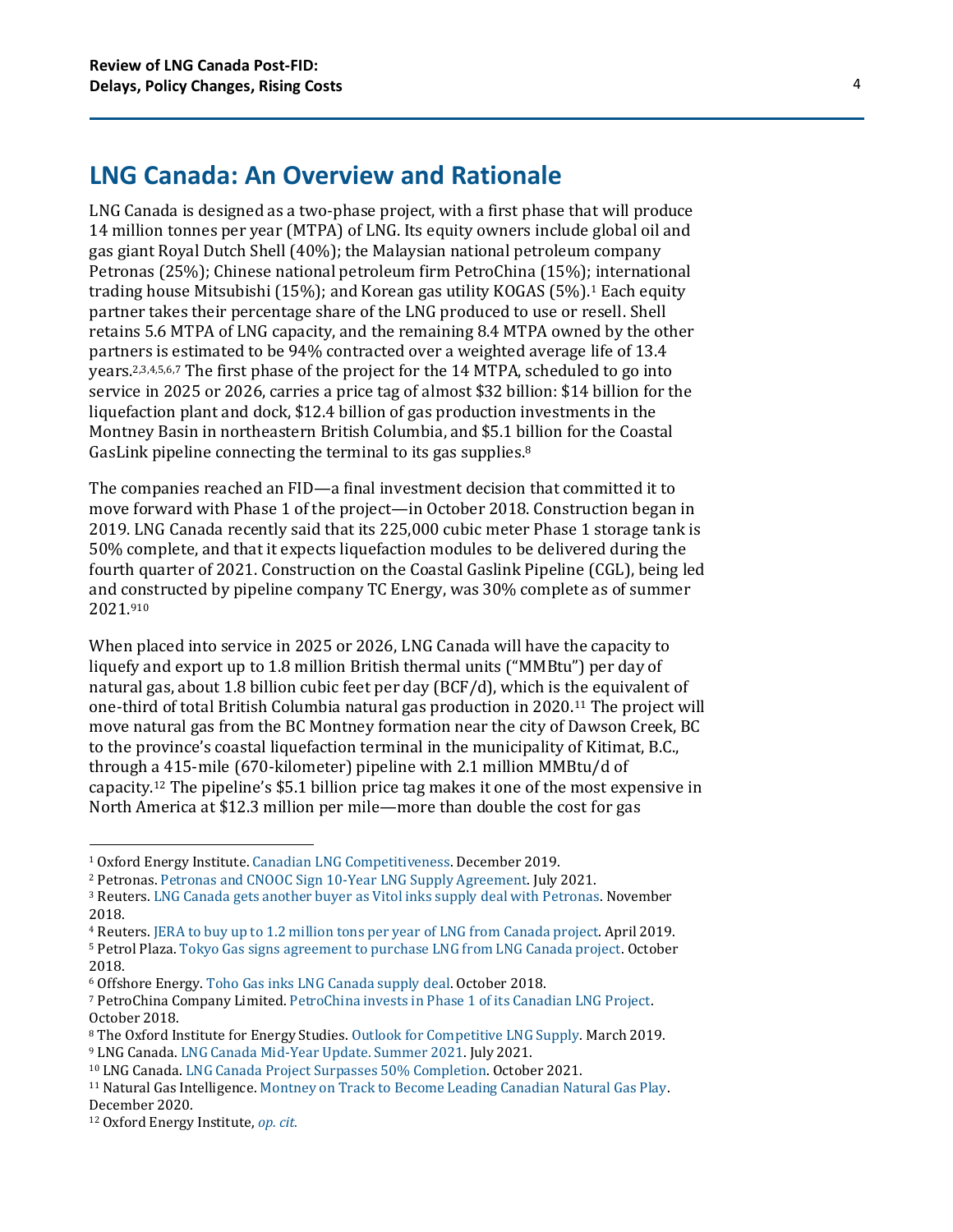pipelines on the U.S. Gulf Coast.<sup>13</sup> The transport contracts are for 25 years, and LNG Canada is contractually obligated to pay for this firm capacity, whether they use it or not. 14

In October 2018, when LNG Canada's sponsors made an FID for the project,<sup>15</sup> Montney Basin gas was as cheap as it had been in years. Prices in British Columbia's landlocked Station 2 gas hub forced stranded supplies to sell at a 67 percent discount to U.S. Henry Hub prices, reaching as little as \$0.60 per MMBtu (See Figure 1). LNG Canada project sponsors saw the discount as an opportunity to use cheaply sourced natural gas to feed into an LNG terminal for export to Asia, where prices were much higher. The exports would help LNG Canada sponsors keep their natural gas assets in British Columbia and avoid further major writedowns in asset values or an outright fire sale of natural gas assets.



**Figure 1: Henry Hub Divergence From British Columbia Natural Gas Prices**

*Note: British Columbia natural gas price at Station 2 trades at an average discount of \$1 per MMBtu over 10 years.*

Even though LNG Canada's infrastructure costs would be almost double those of comparable LNG projects on the U.S. Gulf Coast,<sup>16</sup> the project's backers, led by global oil and gas giant Royal Dutch Shell, still believed that British Columbia's cheap gas and low shipping costs to Asia would allow them to earn greater profits from LNG than they could realize by shipping gas to the U.S. and eastern Canada through the AECO gas hub in Alberta. LNG Canada sponsors understood that taking advantage of the arbitrage opportunity in northeast Asia could allow them to continue producing natural gas in British Columbia. The exports would prevent major writedowns or asset impairments to significant Montney gas reserves that might have remained stranded—devoid of economic value and at risk of being erased from the companies' inventories of developable reserves.

*Source: GLJ[, Historical Price Charts,](https://www.gljpc.com/price-charts) September 2021.* 

<sup>13</sup> *[Ibid](https://www.oxfordenergy.org/wpcms/wp-content/uploads/2019/03/Outlook-for-Competitive-LNG-Supply-NG-142.pdf)*.

<sup>14</sup> Business Wire. [KKR to Acquire Significant Stake in Canada's Coastal GasLink Pipeline Project](https://www.businesswire.com/news/home/20191226005038/en/KKR-to-Acquire-Significant-Stake-in-Canada%E2%80%99s-Coastal-GasLink-Pipeline-Project). December 2019.

<sup>15</sup> *[Ibid](https://www.businesswire.com/news/home/20191226005038/en/KKR-to-Acquire-Significant-Stake-in-Canada%E2%80%99s-Coastal-GasLink-Pipeline-Project)*.

<sup>16</sup> The Oxford Institute for Energy Studies, *[op. cit](https://www.oxfordenergy.org/wpcms/wp-content/uploads/2019/12/Canadian-LNG-Competitiveness-NG-156.pdf)*.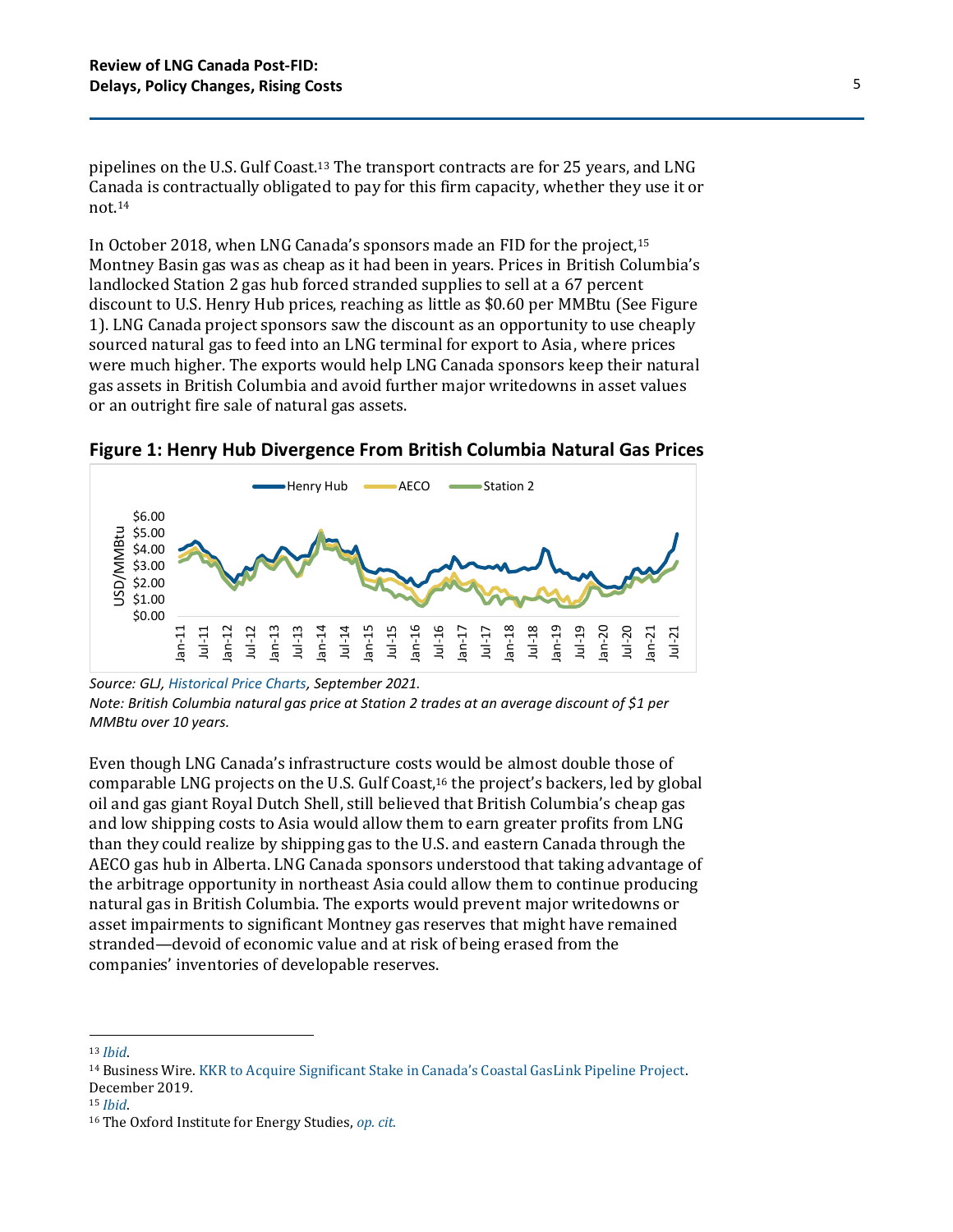# <span id="page-5-0"></span>**Natural Gas Production Is the Key Economic Driver for LNG Canada Sponsors**

LNG Canada's backers made the FID in 2018 when other Canadian LNG export projects had stalled or failed. One critical factor set LNG Canada apart from its peers: The project's equity owners hoped to avoid writing down or selling all \$15.8 billion they had spent acquiring upstream natural gas assets in the BC Montney between 2008 and 2012.<sup>17</sup>

In 2014, plunging prices for oil, gas and natural gas liquids (NGLs) triggered a mass exodus of international oil and gas companies from Canada, <sup>18</sup> forcing some companies to sell assets similar to those owned by LNG Canada equity owners in British Columbia at an 80% discount. <sup>19</sup> Poor economics for both gas and NGLs forced LNG Canada's owners to choose between an LNG export project or exit the BC Montney entirely and face further write downs on their assets.

LNG Canada's sponsors saw two benefits from the project. First, they expected to capture higher netback selling gas to Asia as LNG than they could realize from North American markets. Second, shipping gas to Asia could alleviate oversupply and downside price pressure on the AECO and BC Station 2 gas hubs, potentially increasing margins for all gas produced in the Montney.

**The project's equity owners hoped to avoid writing down or selling all \$15.8 billion they had spent acquiring upstream natural gas assets in the BC Montney.**

Shell, the initial and leading sponsor of LNG Canada, began accumulating tight oil and gas production, including BC Montney production, with the purchase of Duvernay Oil & Gas for \$5.5 billion in 2008. <sup>20</sup> Mitsubishi and KOGAS would follow suit in 2010 with joint venture partnerships with Penn West (now Obsidian Energy) and Encana (now Ovinitiv Energy), respectively. Petronas, another LNG Canada partner, made one of the final major transactions in the Montney with the 2012 acquisition of Progress Energy for \$5.9 billion. 21

Between 2014 and 2020, international exits and reorganizations accounted for \$38 billion of Canadian oil and gas assets sold. Talisman, Devon Energy, EOG Resources,

<sup>18</sup> EIA. [Weekly Cushing Cushing.](https://www.eia.gov/dnav/pet/hist/LeafHandler.ashx?n=pet&s=rwtc&f=w) OK WTI Spot Price FOB. October 2021.

<sup>19</sup> IHS Connect. op. cit. (Includes all acquisitions by LNG Canada and sales of gas assets in the BC Montney. Bighorn. Clearwater. Pouce Coupe. Gundy. and Apache Deep Basin). <sup>20</sup> IHS Connect, *[op. cit](https://connect.ihsmarkit.com/upstream/companies-transactions/transaction-research/analytics?tab=1PDealPricing&subtab=ProvDealPricing&callingUrl=https:%2F%2Fconnect.ihsmarkit.com%2Fupstream%2Fcompanies-transactions%2Ftransaction-research%2Fanalytics%3Ftab%3D1PDealPricing%26subtab%3DProvDealPricing)*.

<sup>17</sup> IHS Connect. M&A Analytic: Upstream Companies and Transactions. October 2021.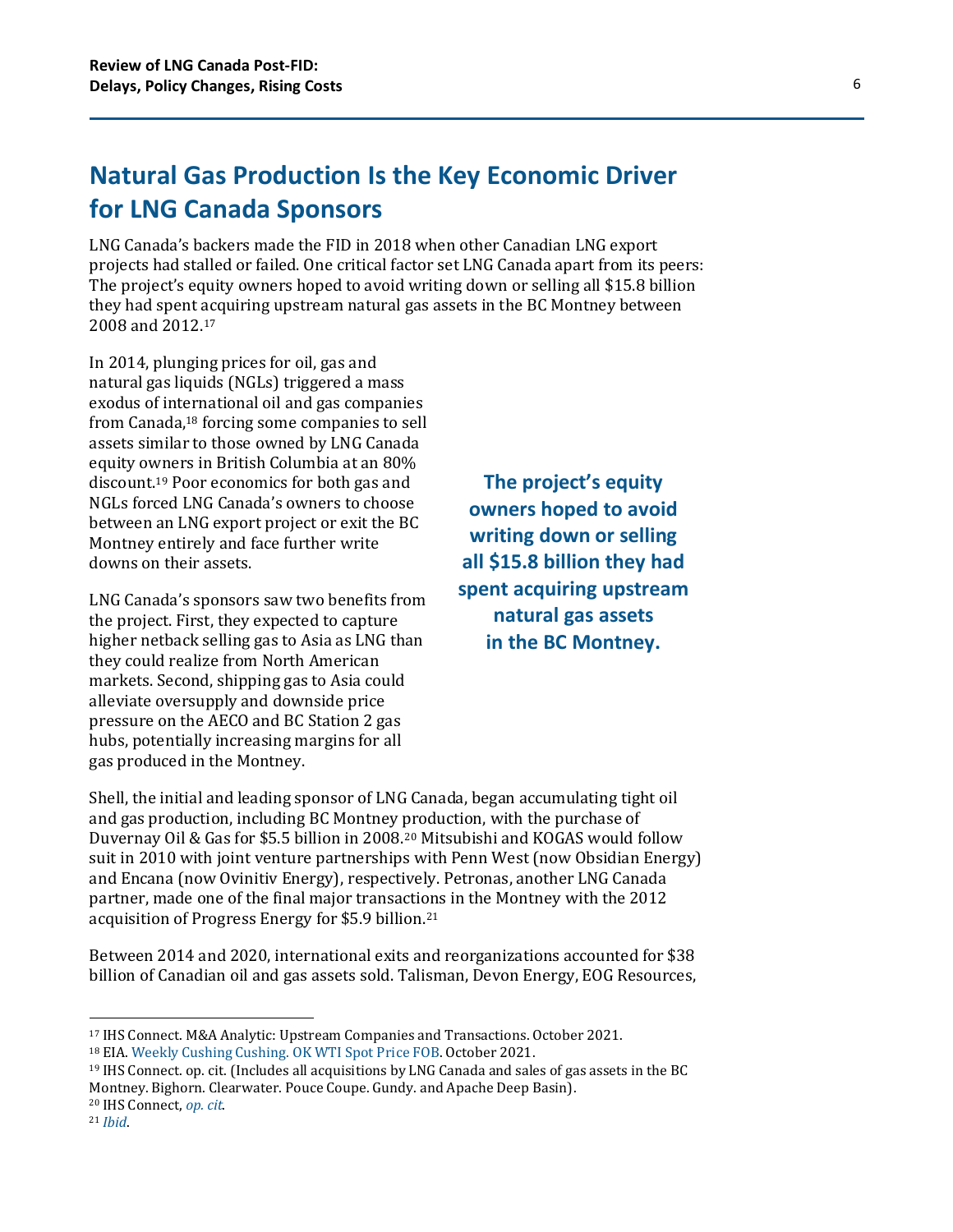Total Energies, ConocoPhillips, Murphy Oil, Statoil, Marathon Oil, and APA Corporation all exited major producing areas in Canada. <sup>22</sup> Meanwhile, the largest international oil producer, ExxonMobil, remained in Canada and faced a 3 billion barrel writedown of its Canadian assets.<sup>23</sup> ExxonMobil and its subsidiary, Imperial Oil, confirmed a low probability of bringing new oil sands projects to light in a volatile and competitive oil price environment.<sup>24</sup> Shell and Ovinitiv joined the exodus by selling \$14.3 billion in Canadian oil and gas assets concentrated mainly in Alberta. <sup>25</sup> But the companies remained committed to the BC Montney.

Nowhere were the ebbs and flows of decisions around asset sales tied to LNG more prominent than with Petronas. After purchasing Progress Energy in 2012, the company purchased BC Montney assets in 2014 from Talisman. <sup>26</sup> Petronas had plans for its own LNG project, Pacific Northwest LNG, along the British Columbia coast. The project was cancelled in 2016 after failing to obtain an FID.27,28 The cancellation led to Petronas putting up some of its Alberta Deep Basin natural gas assets for sale three months later, <sup>29</sup> while keeping its natural gas stake in the BC Montney to secure a natural gas supply in British Columbia pending its purchase of 25% of LNG Canada from Shell and KOGAS. 30

### *Optionality in Natural Gas Supply*

In 2020, equity partners of LNG Canada owned, either directly or through partnership, some of the largest producing assets in British Columbia (Figure 2).

<sup>22</sup> *[Ibid](https://connect.ihsmarkit.com/upstream/companies-transactions/transaction-research/analytics?tab=1PDealPricing&subtab=ProvDealPricing&callingUrl=https:%2F%2Fconnect.ihsmarkit.com%2Fupstream%2Fcompanies-transactions%2Ftransaction-research%2Fanalytics%3Ftab%3D1PDealPricing%26subtab%3DProvDealPricing)*.

<sup>23</sup> IEEFA. ExxonMobil's 2020 financial report: "Re-de-[booking" raises questions about actual size](https://ieefa.org/ieefa-u-s-exxonmobils-2020-financial-report-a-company-lost-re-de-booking-raises-questions-about-actual-size-of-exxonmobils-reserves/)  [of reserves.](https://ieefa.org/ieefa-u-s-exxonmobils-2020-financial-report-a-company-lost-re-de-booking-raises-questions-about-actual-size-of-exxonmobils-reserves/) March 2021.

<sup>&</sup>lt;sup>24</sup> Financial Post. After massive writedown. [Imperial Oil says no big projects in coming years.](https://financialpost.com/commodities/energy/after-massive-writedown-imperial-oil-says-no-big-projects-in-coming-years#:~:text=CALGARY%20%E2%80%93%20Imperial%20Oil%20Ltd.,to%20reverberate%20for%20some%20time.) February 2021.

<sup>25</sup> *[Ibid](https://financialpost.com/commodities/energy/after-massive-writedown-imperial-oil-says-no-big-projects-in-coming-years#:~:text=CALGARY%20%E2%80%93%20Imperial%20Oil%20Ltd.,to%20reverberate%20for%20some%20time.)*.

<sup>26</sup> *[Ibid](https://financialpost.com/commodities/energy/after-massive-writedown-imperial-oil-says-no-big-projects-in-coming-years#:~:text=CALGARY%20%E2%80%93%20Imperial%20Oil%20Ltd.,to%20reverberate%20for%20some%20time.)*.

<sup>27</sup> Reuters. [Petronas Canada LNG project chief sees investment decision in months.](https://www.reuters.com/article/cbusiness-us-petronas-lng-canada-idCAKCN0XQ0IR) April 2016.

<sup>28</sup> Petronas. [PETRONAS and Partners Will Not Proceed with Pacifica Northwest Project.](https://www.petronas.com/media/press-release/petronas-and-partners-will-not-proceed-pacific-northwest-lng-project) July 2017.

<sup>29</sup> Reuters, *[op. cit](https://www.reuters.com/article/cbusiness-us-petronas-lng-canada-idCAKCN0XQ0IR)*.

<sup>30</sup> Petronas, *[op. cit.](https://www.petronas.com/media/press-release/petronas-enters-agreement-acquire-25-cent-equity-lng-canada-project)*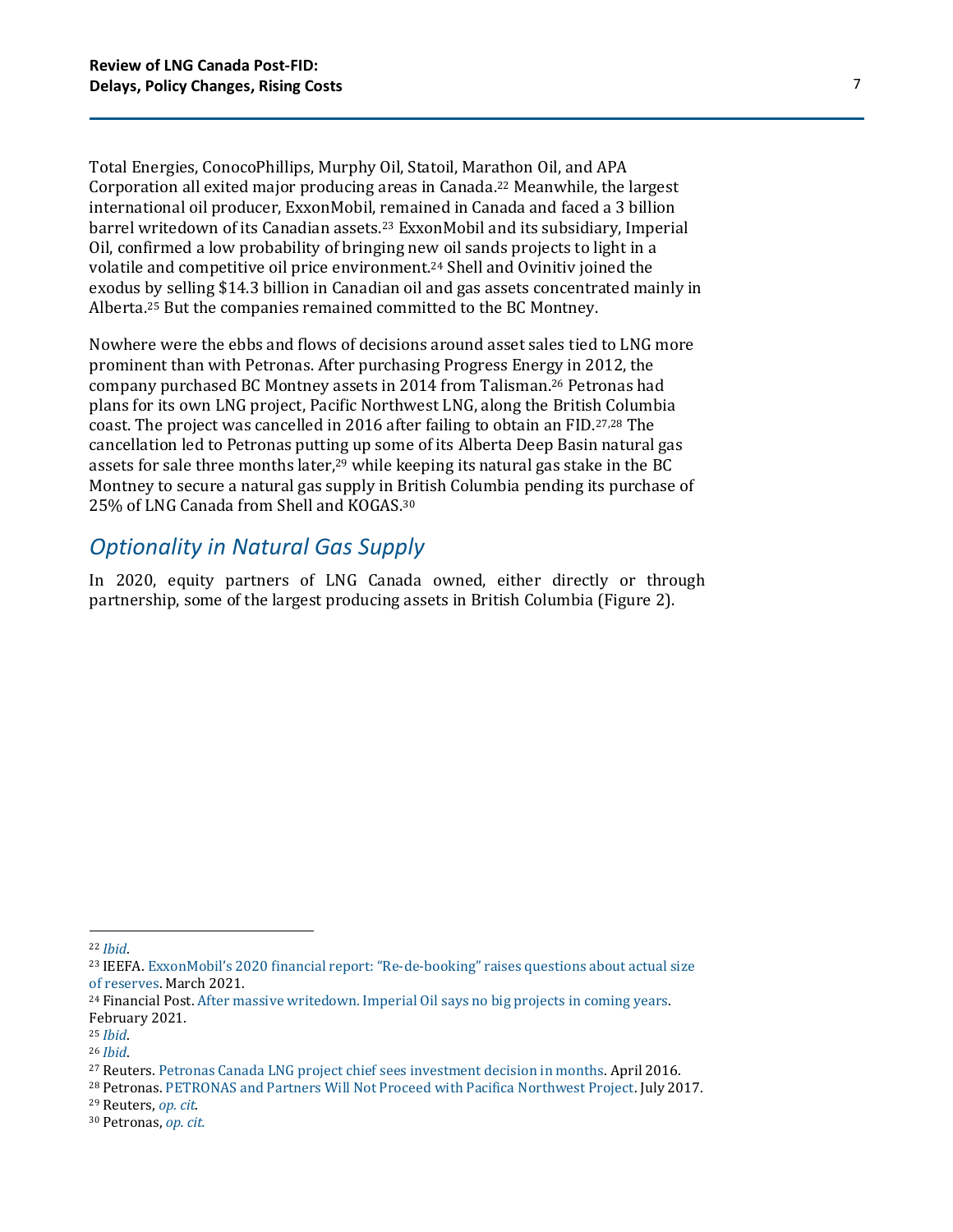

**Figure 2: Natural Gas Producers in the BC Montney**

*Source: Company Reports, Q2 2020 Financial Reports/2020 Annual Information Form/ Company Presentations, Q2 2020.* 

*Note: Total natural gas production reported by each company in British Columbia – predominantly from the BC Montney formation. The above producers control a majority of Montney natural gas production (estimated 95% of production) – Royal Dutch Shell (PetroChina 20% partner), Progress (Petronas 63% partner), Ovinitiv (operating partnerships with KOGAS in Horn River and Mitsubishi in Cutbank Ridge Partnership).*

LNG Canada has a distinct advantage over most other North American LNG projects: The owners of the liquefaction facility also own the project's likely gas supplies. The ownership structure gives LNG Canada's equity holders valuable options. If market prices for gas are high, LNG Canada owners can tap their own lower-cost supplies. If prices remain low, they buy natural gas feedstock from the market, saving on upstream capital costs. In the 2018 FID announcement, Shell suggested that their Montney gas supplies have a breakeven price of \$2/MMBtu.<sup>31</sup> But costs have fallen, and Shell recently estimated a \$1.40/MMBtu breakeven price.<sup>32</sup> LNG Canada's ownership of natural gas assets in British Columbia gives it the ability to adjust natural gas feedstock and avoid significant third-party sourcing contracts with natural gas producers.

A major setback to the strategy is that LNG Canada's sponsors produce about 36% less gas than LNG Canada would demand (See Figure 3). If LNG Canada's sponsors are

<sup>31</sup> Royal Dutch Shell Plc[. LNG Canada Final Investment Decision.](https://www.shell.com/investors/investor-presentations/2018-investor-presentations/shell-gives-green-light-to-invest-in-lng-canada-webcast/_jcr_content/par/textimage_a5ec.stream/1538492184003/1f1dff3c3da450c7c905eefb52874e863f791380/shell-lng-canada-webcast-transcript.pdf) October 2018.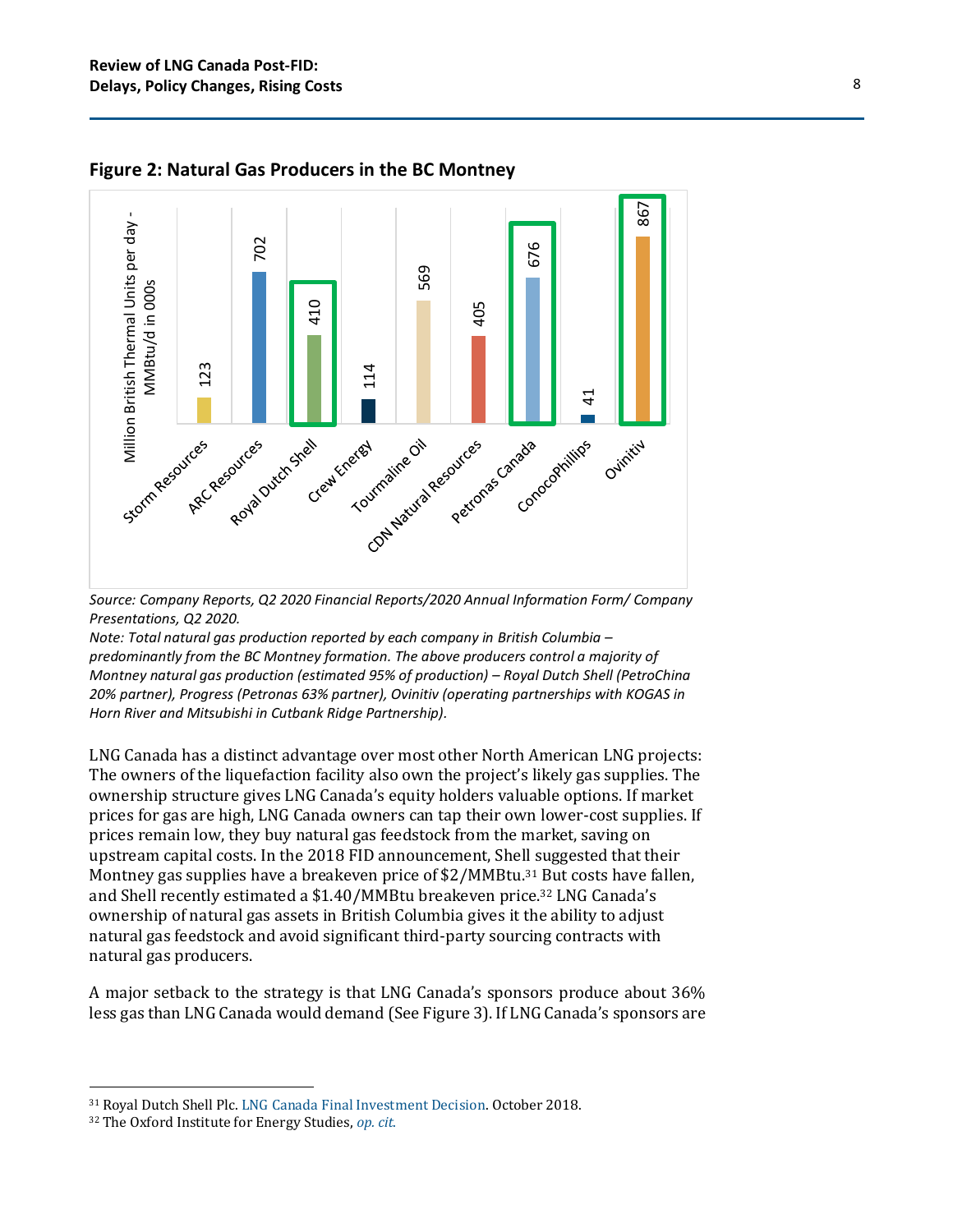unable to ramp up gas production fast enough, they may have to rely on market natural gas purchases when the project starts. 33



**Figure 3: Feedstock Shortfall Needed to Meet LNG Canada Demand34,35**

*Note: Based on equity ownership of LNG Canada (Shell (40%), Petronas (25%), PetroChina (15%), Mitsubishi (15%), KOGAS (5%)) and stated production based on Royal Dutch Shell (PetroChina 20% partner), Progress (Petronas 62% partner), Ovinitiv (operating partnerships with KOGAS in Horn River and Mitsubishi in Cutbank Ridge Partnership).*

Three factors could contribute to a scenario in which LNG Canada owners may not be able to develop their natural gas assets to meet their respective obligations and benefit from their production options in the BC Montney.

1. **Falling oil prices** could reduce incentives for gas production. Top British Columbia natural gas producers rely on ultra-light oil (condensate) and NGLs to increase the value of their natural gas production. Most liquids-rich or wet natural gas wells in British Columbia can produce 20% to 25% liquids.36,37 Sustained declines in oil and NGL prices could result in reduced drilling for wet natural gas wells in British Columbia and Alberta. If the price

<sup>33</sup> *[Ibid](https://www.oxfordenergy.org/wpcms/wp-content/uploads/2019/12/Canadian-LNG-Competitiveness-NG-156.pdf)*.

<sup>34</sup> Company Reports. Q2 2020 Financia[l Reports](https://www.tdsresearch.com/equities/openEmailedReportPdf.action?emailKey=9d69013f-e189-4e09-88fc-715e3ee53391)[/2020 Annual Information Form/](https://www.ovintiv.com/wp-content/uploads/2021/03/ovintiv-2020-annual-report.pdf)[Company](https://www.shell.ca/en_ca/about-us/projects-and-sites/groundbirch/about-groundbirch.html#:~:text=Go-,Overview,of%20more%20than%2035%20years.) 

[Presentations.](https://www.shell.ca/en_ca/about-us/projects-and-sites/groundbirch/about-groundbirch.html#:~:text=Go-,Overview,of%20more%20than%2035%20years.) Q2 2020.

<sup>35</sup> The Oxford Institute for Energy Studies, *[op. cit](https://www.oxfordenergy.org/wpcms/wp-content/uploads/2019/12/Canadian-LNG-Competitiveness-NG-156.pdf)*.

<sup>36</sup> Tourmaline Oil. [Corporate Presentation.](https://www.tourmalineoil.com/wp-content/uploads/2021/09/Tourmaline-Oil-Corp-Overview-September-22.pdf) September 2021.

<sup>37</sup> Arc Resources Ltd. [Investor Presentation.](https://www.arcresources.com/assets/pdf/ARC-Resources-Ltd.-September-2021-Investor-Presentation.pdf) September 2021.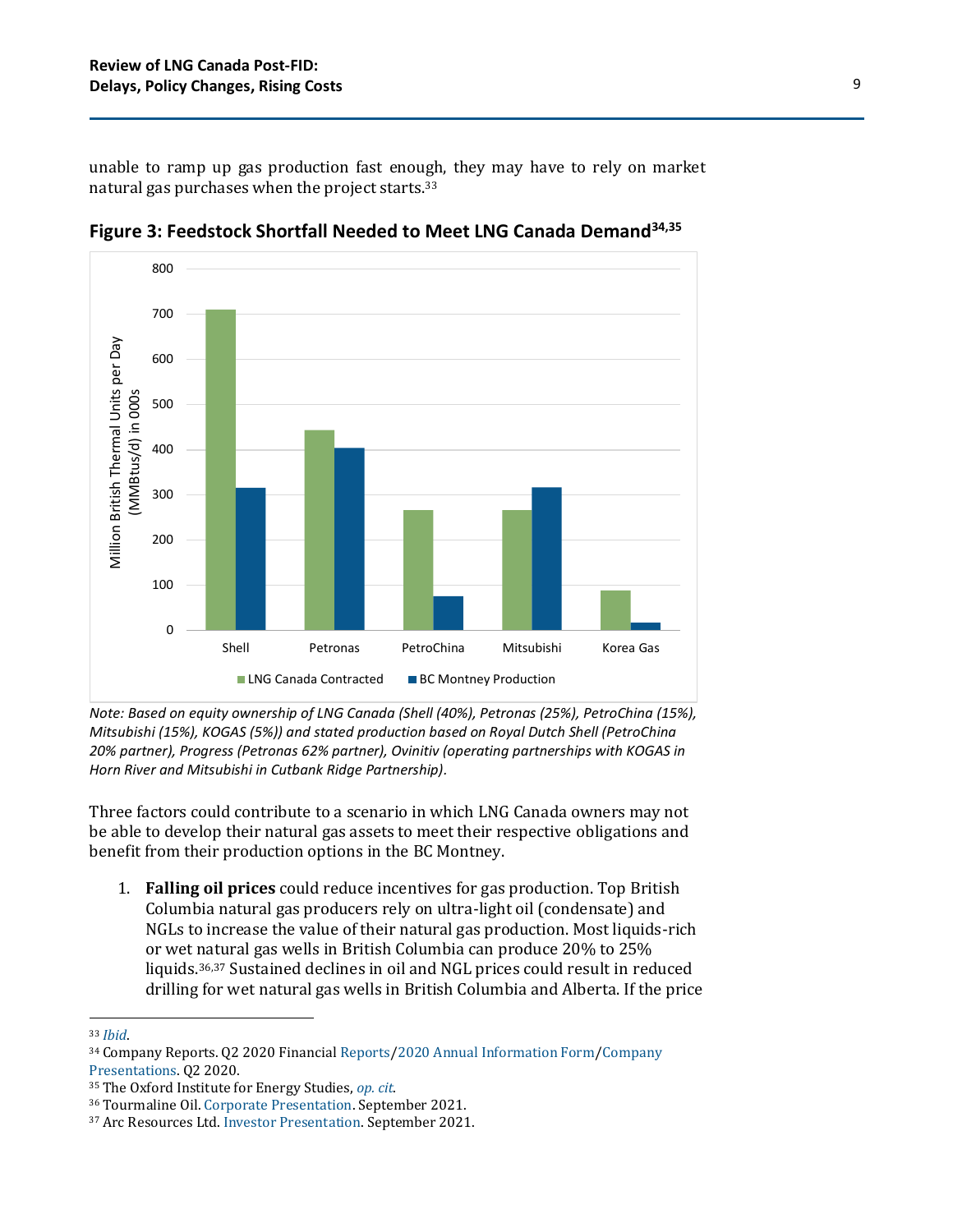of oil and NGLs remain under pressure and producers are unable to realize higher priced barrels of oil equivalent (boe) that keep each barrel marginally profitable, they may lack an incentive to increase production.

2. **Decline rates** are the most important issue facing unconventional natural gas production in North America. Within roughly 18 months, a new BC Montney well's production will decline by an average of 55% from its initial 30-day average. <sup>38</sup> Fast declines create a production treadmill, requiring ever more wells just to keep production flat. If companies are unable or unwilling to drill enough wells to offset declines, the declines could have a dampening impact on future growth in natural gas production rates. Rapid decline rates from hydraulically fractured (fracked) wells—and the massive capital spending required to increase unconventional oil & gas production—were at the root of North American oil and gas companies' decade of negative free cash flows.<sup>39</sup>

**Decline rates are the most important issue facing unconventional natural gas production in North America.**

3. **BC's policy changes** went through a dramatic and permanent change in the summer of 2021. Many natural gas producers in the BC Montney paid close attention to the British Columbia Supreme Court's decision in *Yahey v. British Columbia*, which caused a complete halt in British Columbia drilling licences for two months in summer 2021. <sup>40</sup> The court found that the provincial government had infringed on the rights of the Blueberry River First Nations (BRFN) under the Treaty 8 agreement signed in 1899 between various First Nations and the Canadian government. The court found cumulative impacts of industrial development approved by the provincial government had diminished BRFN's rights within its traditional territory because of adverse effects on the environment that interfered with BRFN's way of life. 41

While the British Columbia government has reached an agreement on existing permits and funding for restoration with the BRFN, <sup>42</sup> *Yahey v. British* 

<sup>38</sup> Canada Energy Regulator. [Canada's Energy Future 2018 Supplement: Natural Gas Production](https://www.cer-rec.gc.ca/en/data-analysis/canada-energy-future/2018-natural-gas/index.html#s3). May 2019.

<sup>39</sup> IEEFA. [U.S. Fracking Sector Spills More Red Ink](https://ieefa.org/wp-content/uploads/2019/11/US-Fracking-Sector-Spills-More-Red-Ink-Again.pdf)—Again. November 2019.

<sup>40</sup> Daily Oil Bulletin. [No New Wells Approved Last Month In B.C.; Province And BRFN Continue To](https://www.dailyoilbulletin.com/article/2021/9/15/no-new-wells-approved-last-month-in-bc-province-an/)  [Work On Interim Decision-Making Plan.](https://www.dailyoilbulletin.com/article/2021/9/15/no-new-wells-approved-last-month-in-bc-province-an/) September 2021.

<sup>41</sup> Osler. [British Columbia Supreme Court issues precedent-setting cumulative effects decision.](https://www.osler.com/en/resources/regulations/2021/british-columbia-supreme-court-issues-precedent-setting-cumulative-effects-decision) July 2021.

<sup>42</sup> BC Government News. [B.C. Blueberry River First Nations reach agreement on existing permits.](https://news.gov.bc.ca/releases/2021IRR0063-001940#:~:text=Under%20the%20agreement%2C%20the%20Province,providers%20in%20the%20northeast%20region.) [restoration funding.](https://news.gov.bc.ca/releases/2021IRR0063-001940#:~:text=Under%20the%20agreement%2C%20the%20Province,providers%20in%20the%20northeast%20region.) October 2021.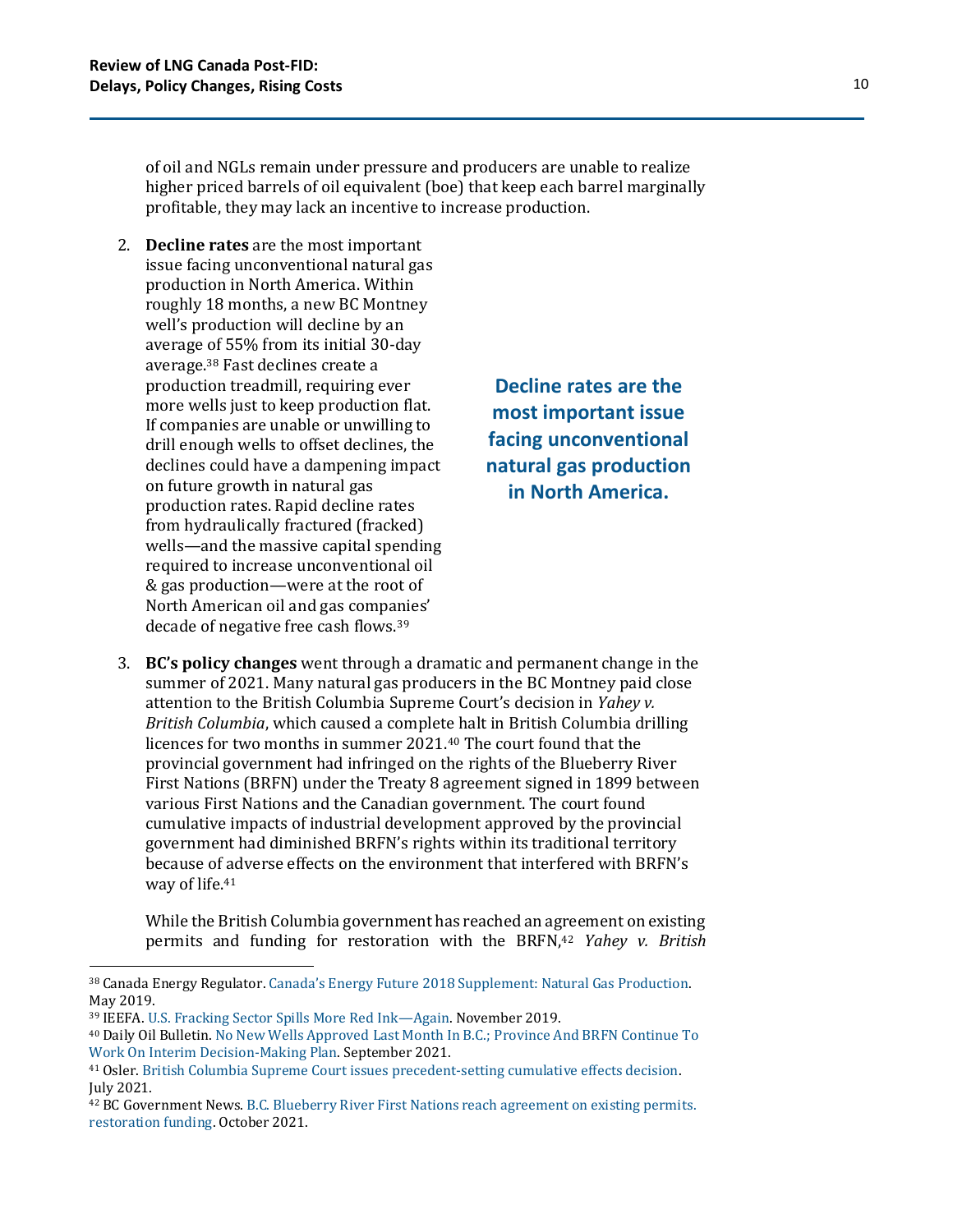*Columbia* has permanently changed the provincial policy, giving the BRFN approval authority over future development projects in its traditional territories. According to the agreement reached between BRFN and the British Columbia government:

*"The [BC] Province and Blueberry [BRFN] are now working to finalize an interim approach for reviewing new natural resource activities that balance Treaty 8 rights, the economy and the environment."* <sup>43</sup>

BRFN's traditional territories, including parts of the BC Montney, overlap the traditional territories of several other First Nation groups who were not part of this ruling. <sup>44</sup> Surrounding First Nation groups may be looking at this ruling as setting precedent for their own territorial rights challenges related to Treaty 8 and the cumulative impacts of industrial development.<sup>45</sup>

LNG Canada's sponsors committed to the BC Montney to establish an integrated gas production and liquefaction business model. This ensured supply options for LNG Canada, supply security, and overall price flexibility. Yet economic factors such as sustained lower oil and NGL pricing; operational factors including fast production declines; and policy factors have all put their strategy at risk. If LNG Canada equity owners are unable to ramp up production significantly, they lose their integration advantage and remain dependent on market natural gas production from thirdparty producers.

# <span id="page-10-0"></span>**Costly Infrastructure: Coastal Gaslink vs. LNG Canada**

The size and scale of LNG Canada make it difficult to integrate the entire value chain, especially when considering almost \$20 billion in infrastructure spending. 46 Measured per MMBtu of LNG production capacity, the infrastructure costs for LNG Canada dwarf typical LNG projects in the U.S. Gulf Coast (see Figure 4). For LNG Canada to reduce the burdensome infrastructure costs, TC Energy was chosen as owner and operator of LNG Canada's 415-mile Coastal Gaslink pipeline that would transport 2.1 million MMBtu/d of natural gas (about 2.1 BCF/d) from the BC Montney to the British Columbia coast. <sup>47</sup> The original estimated price tag of CGL came in at \$4.2 billion, close to 15% of the total cost of LNG Canada. But 3 years into the pipeline's development the costs and completion dates remain uncertain, with some estimates significantly more than \$5.1 billion.<sup>48</sup>

<sup>43</sup> BC Government New, *[op. cit](https://news.gov.bc.ca/releases/2021IRR0063-001940#:~:text=Under%20the%20agreement%2C%20the%20Province,providers%20in%20the%20northeast%20region.)*.

<sup>44</sup> Osler, *[op. cit](https://www.osler.com/en/resources/regulations/2021/british-columbia-supreme-court-issues-precedent-setting-cumulative-effects-decision)*.

<sup>45</sup> Vancouver Sun. [Blueberry River First Nations triumphs in court over BC government.](https://vancouversun.com/opinion/columnists/vaughn-palmer-blueberry-first-nations-triumphs-in-court-over-b-c-government) July 2021.

<sup>46</sup> The Oxford Institute for Energy Studies, *[op.](https://www.oxfordenergy.org/wpcms/wp-content/uploads/2019/03/Outlook-for-Competitive-LNG-Supply-NG-142.pdf) cit*.

<sup>47</sup> IHS Connect. Liquefaction Project Profile Canada: LNG Canada. July 2021.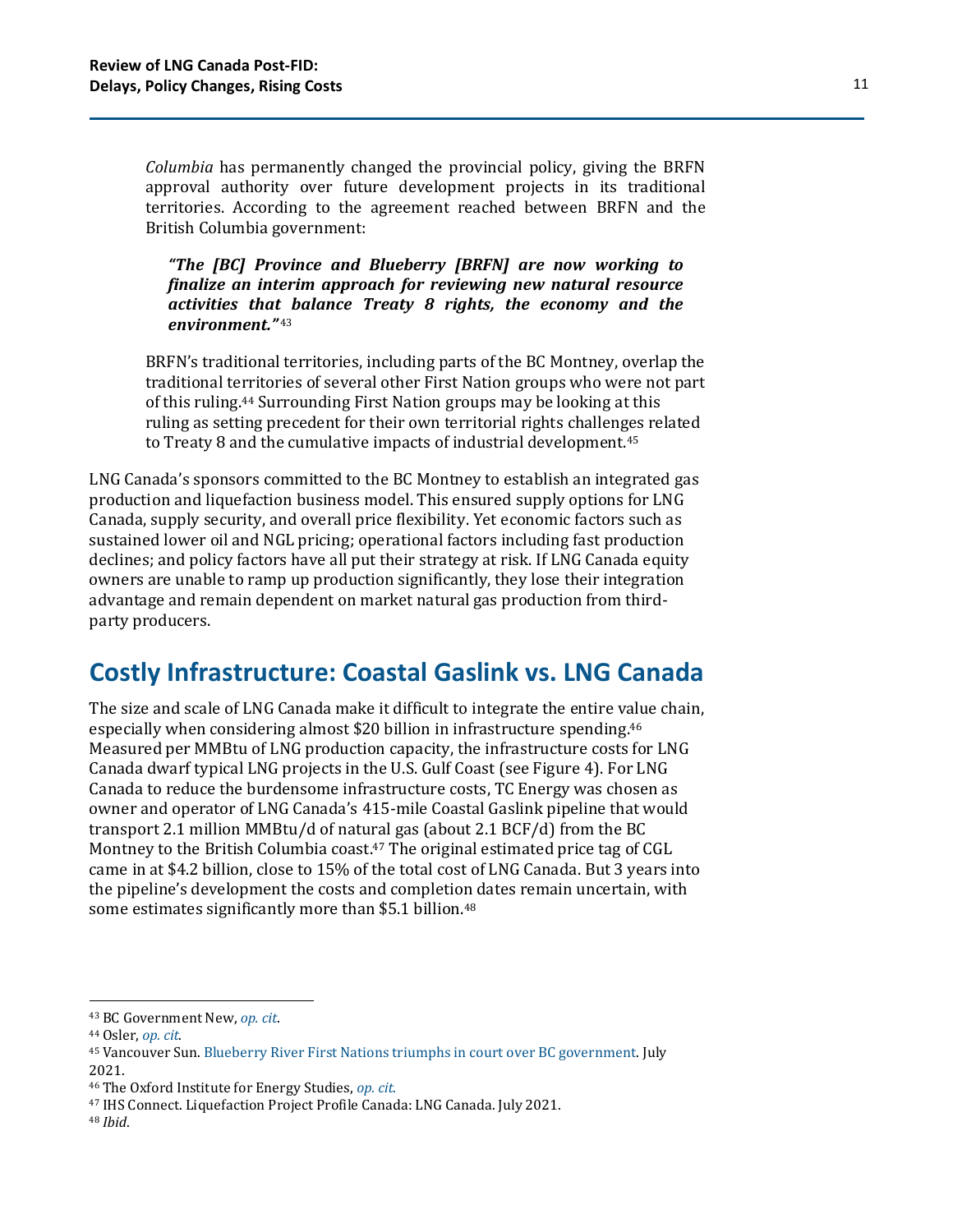

**Figure 4: Infrastructure Cost per MMBtu LNG Canada vs. USGC49, 50, 51**

CGL is an essential part of moving natural gas from the BC Montney to the British Columbia coast for Asian markets. Unlike Alberta, British Columbia had not built out significant transportation capacity for natural gas and relied on intra-provincial pipelines to get much of its natural gas to foreign markets (see Figure 5). Almost a decade ago, 26% of natural gas from British Columbia was exported directly to U.S. markets, with 57% needing to pass through Alberta to reach Canadian and U.S. markets. <sup>52</sup> In 2020, 17% was exported directly to the U.S. and 71% was exported through Alberta and to the U.S.

*Note: Estimates averaged from Oxford Institute and IHS estimates on LNG costs including pricing estimates of contracted LNG—infrastructure costs rise in Canada due to greenfield nature of projects and extended proximity from major infrastructure in British Columbia coast and the Rocky Mountains.* 

<sup>49</sup> The Oxford Institute for Energy Studies. [Canadian LNG Competitiveness.](https://www.oxfordenergy.org/wpcms/wp-content/uploads/2019/12/Canadian-LNG-Competitiveness-NG-156.pdf) December 2019.

<sup>50</sup> Canada Energy Research Institute. [Competitive Analysis of Canadian LNG.](https://ceri.ca/assets/files/Study_172_Full_Report.pdf) July 2018.

<sup>51</sup> IHS Connect. Liquefaction Project Profile Canada: LNG Canada. July 2021.

<sup>52</sup> British Columbia. [Natural Gas and Oil Statistics.](https://www2.gov.bc.ca/gov/content/industry/natural-gas-oil/statistics) July 2021.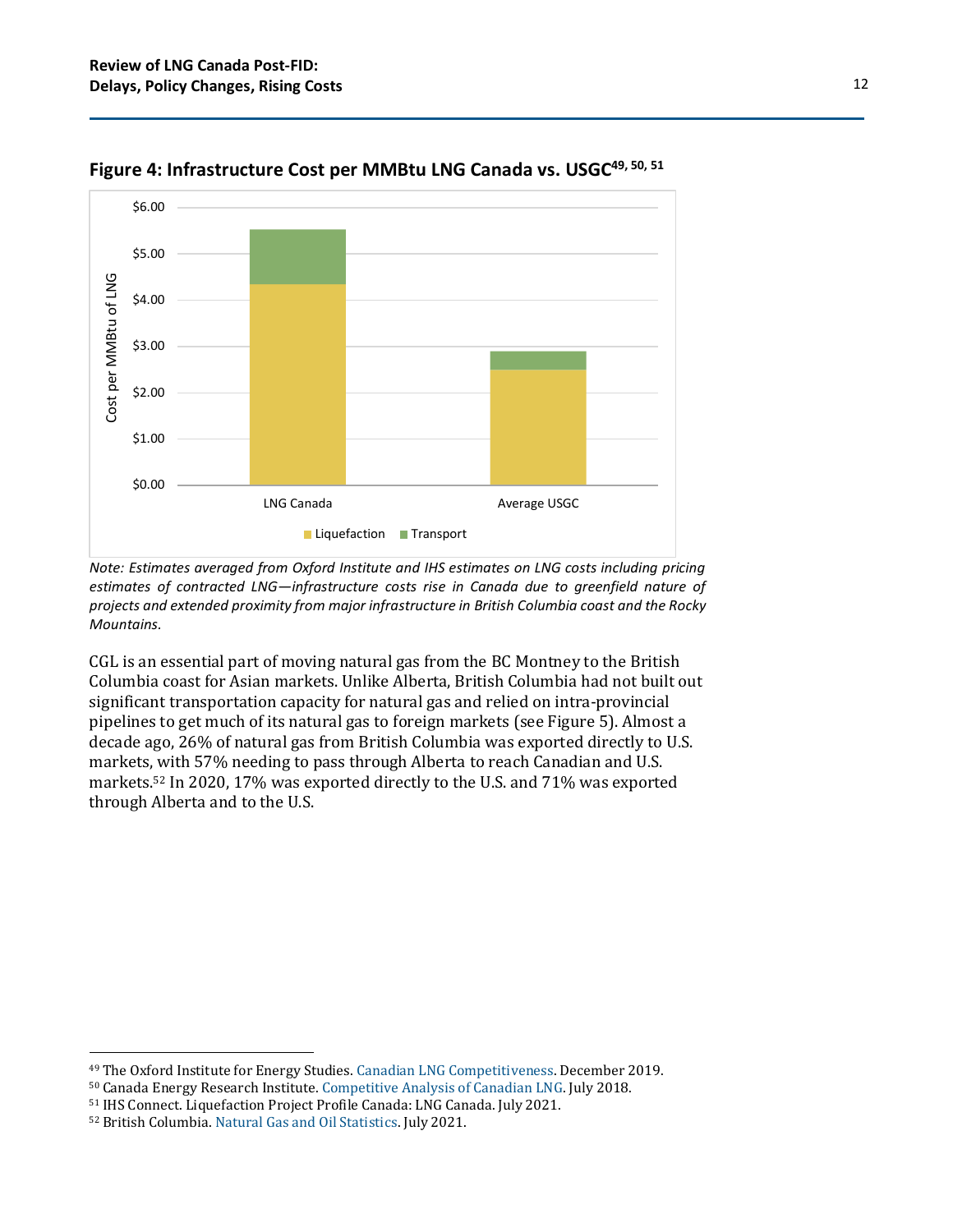

#### **Figure 5: Major Existing Natural Gas Pipelines in Canada**

*Source: Canada Energy Regulator, [Natural Gas Pipeline Transportation Systems,](https://www.cer-rec.gc.ca/en/data-analysis/facilities-we-regulate/canadas-pipeline-system/2021/natural-gas-pipeline-transportation-system.html) August 2021. Note: Major pipelines regulated by the Canada Energy Regulator focused on the transportation of natural gas within and exported from Canada.* 

The CGL pipeline is dedicated to major markets in Asia through LNG Canada. Yet few producers are likely to benefit from this pipeline. LNG Canada equity owners will remain committed to tying in most of their production in the BC Montney into CGL through a network of connecting pipelines just west of Dawson Creek.

### *Cost Creep of Coastal Gaslink*

TC Energy's CGL pipeline has been a problem for LNG Canada due to continued delays and in-construction cost estimate increases since FID in 2018.<sup>53</sup> The \$4 billion project announced in 2012 became a \$4.6 billion project after LNG Canada's FID in 2018. <sup>54</sup> Costs have risen to \$5.1 billion due to permit delays, changing construction scope, and COVID-19 restrictions. 55

Rising costs create issues for new CGL investors and their potential returns. First, CGL's construction began after reducing the risk of the project's projected cash flows through a 25-year transport service agreement with LNG Canada. <sup>56</sup> The commitment motivated large private equity investors—including KKR's

<sup>54</sup> IHS Connect, *op. cit*.

<sup>53</sup> FitchRatings. [Fitch Affirms TC Energy Corporation at 'A-'; Outlook to Negative.](https://www.fitchratings.com/research/corporate-finance/fitch-affirms-tc-energy-corporation-at-a-outlook-to-negative-31-03-2020) March 2020.

<sup>55</sup> *Ibid*.

<sup>56</sup> Business Wire. [KKR to Acquire Significant Stake in Canada's Coastal GasLink Pipeline Project](https://www.businesswire.com/news/home/20191226005038/en/KKR-to-Acquire-Significant-Stake-in-Canada%E2%80%99s-Coastal-GasLink-Pipeline-Project). December 2019.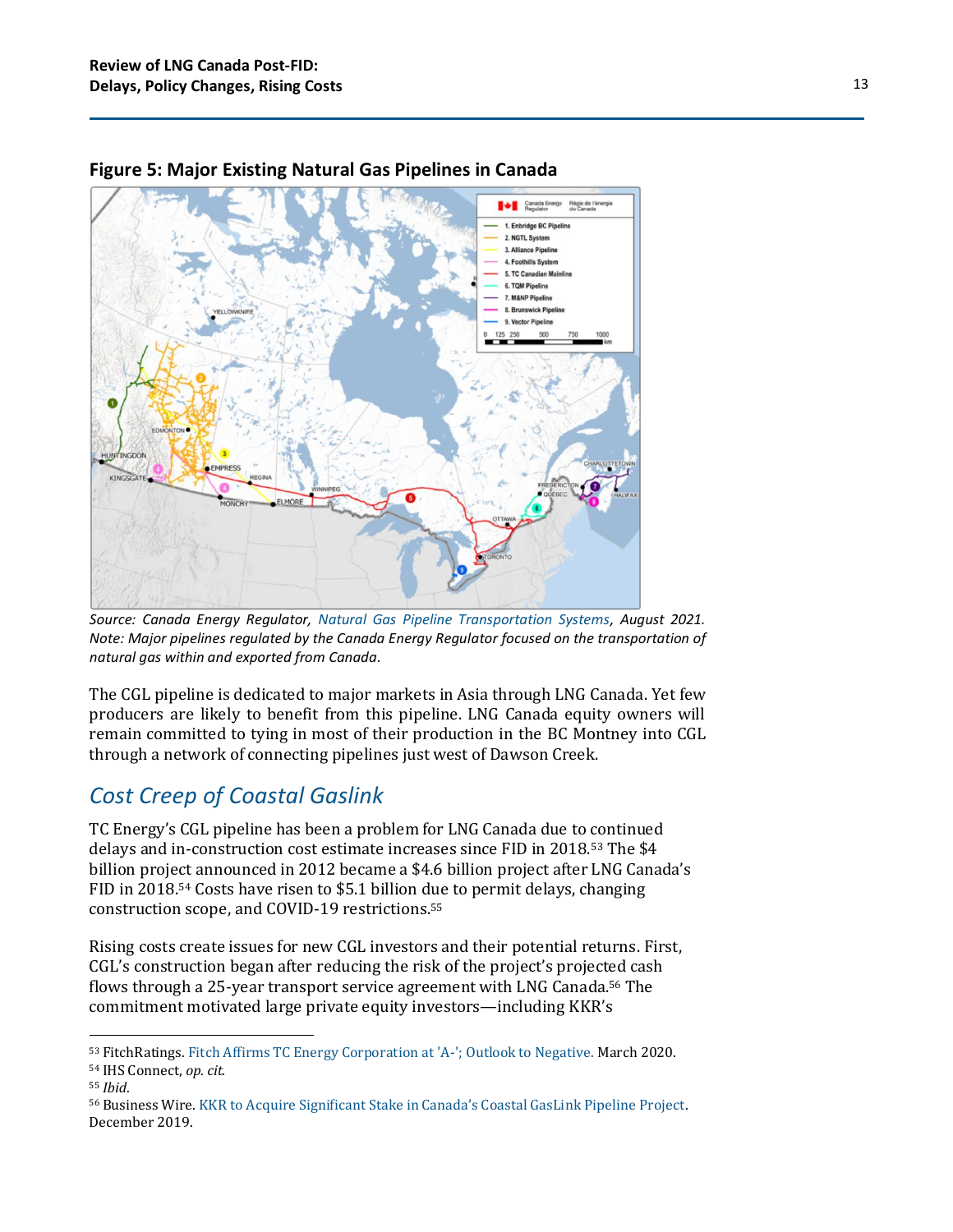infrastructure account through a partnership with the National Pension Service of Korea and Alberta Investment Management Corporation—to acquire a 65% interest in the project, providing TC Energy with an after-tax gain of \$456 million. <sup>57</sup> The participation of private equity in the December 2019 deal was an opportunity for TC Energy to reduce its exposure to CGL, reduce investment risk by bringing on large potential capital contributors to CGL and secure \$4 billion in project financing for 80% of the construction of CGL. However, the new private equity partners altered the power dynamic between LNG Canada and CGL.

As costs rose and TC Energy warned of more cost overruns, the relationship between the pipeline and LNG Canada frayed. TC Energy warned it would need to boost LNG Canada's firm transport rates to LNG Canada so that CGL and its private equity partners could recoup their costs and achieve their targeted returns.<sup>58</sup> LNG Canada resisted rate increases, however, fearing higher project costs. LNG Canada and CGL are discussing how to share the CGL cost overruns. 59

#### **If costs rise by 15%, NPV becomes negative.**

Using different cost overrun assumptions with the net present value (NPV) of CGL's future cash flows, IEEFA finds that CGL faces significant financial risks if it fails to negotiate higher fees. IEEFA estimates that CGL's net present value is currently \$628 million (see Figure 6). If costs continue to rise another 10%, then the NPV of CGL declines to \$96 million. If costs rise by 15%, NPV becomes negative, meaning it would not make sense for TC Energy to finish the project's construction, forcing the company to walk away from its development contracts.

<sup>57</sup> Reuters. KKR. [Alberta Investment to buy majority stake in Canada's Coastal GasLink.](https://www.reuters.com/article/us-tc-energy-pipeline-kkr-idUSKBN1YU0PL) December 2019.

<sup>58</sup> TC Energy. [Management Discussion and Analysis 2020.](https://www.tcenergy.com/siteassets/pdfs/investors/reports-and-filings/regulatory-filings/2020/tc-2020-management-discussion-analysis.pdf) February 2021.

<sup>59</sup> The Financial Post. [LNG Canada project threatened amid cost dispute over Coastal GasLink](https://financialpost.com/commodities/energy/oil-gas/shell-lng-project-threatened-amid-cost-dispute-over-gas-pipeline)  [pipeline.](https://financialpost.com/commodities/energy/oil-gas/shell-lng-project-threatened-amid-cost-dispute-over-gas-pipeline) July 2021.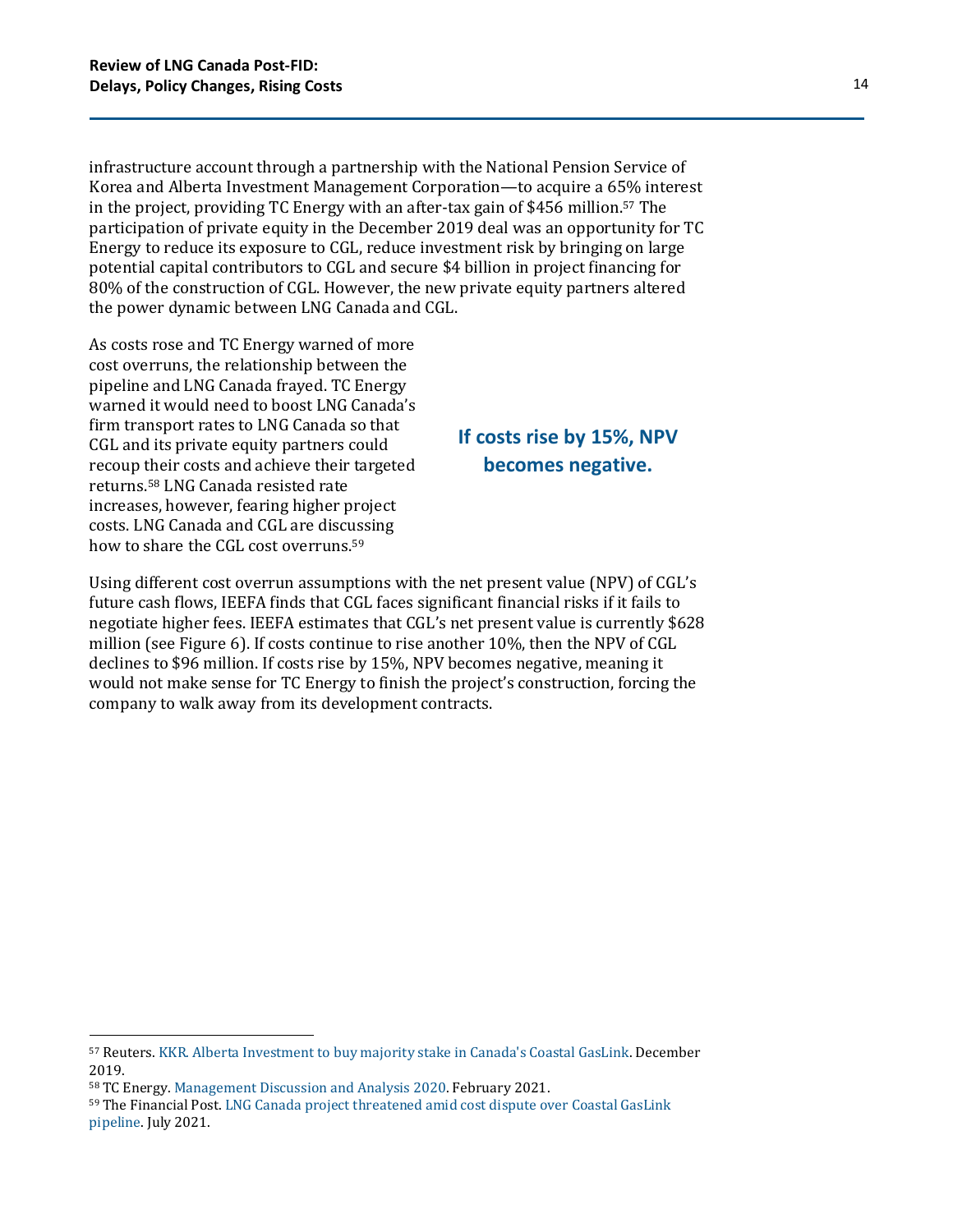

**Figure 6: Net Present Value Calculation of CGL Pipeline60, 61, 62, 63**

*Note: Estimates on capacity of CGL: 2.0 million MMBtu/d, Operating Costs: 40% of Revenue, Capacity 75% in 2026 to 100% in 2029, Inflation: 2%, Tolls: Increasing from CAD \$0.92 to CAD \$1.63 over 29 years, Discount Rate: 6%, Cost of Debt: 3%, Depreciation: Straight line 30-years at CAD \$6.2 billion, Maintenance Capital Expenditures: CAD \$42 million per year, Debt used in development & construction: CAD \$5 billion.* 

To offset rising costs and lower NPVs, CGL equity owners would need to increase the transportation fees that generate most of their revenue. For LNG Canada, tolls would only increase delivered natural gas feedstock costs. The current average price per MMBtu to move natural gas through CGL for 30 years is about \$1.18/MMBtu.<sup>64, 65</sup> If costs rise, CGL will have to increase rates by about the same amount of the cost increases, resulting in a potential cost increase for LNG Canada of \$0.38/MMBtu or a 7% increase in the total LNG costs. TC Energy has threatened to suspend certain construction projects along CGL until a settlement is reached over rate increases with LNG Canada. <sup>66</sup> Any suspension or further delay is likely to exacerbate rising future costs for CGL and LNG Canada.

<sup>60</sup> The Oxford Institute for Energy Studies, *[op. cit.](https://www.oxfordenergy.org/wpcms/wp-content/uploads/2019/12/Canadian-LNG-Competitiveness-NG-156.pdf)*

<sup>61</sup> Canada Energy Research Institute, *[op. cit](https://ceri.ca/assets/files/Study_172_Full_Report.pdf)*.

<sup>62</sup> Keyera Corp. & Pembina Pipeline. Management Discussion and Analysis 2020. FY 2020.

 $63$  Statistics Canada. [List of depreciation rates under the new asset code classification](https://www150.statcan.gc.ca/n1/pub/15-206-x/2015039/t/tblc13-eng.htm)  $-$ 

[Engineering construction \(communication.](https://www150.statcan.gc.ca/n1/pub/15-206-x/2015039/t/tblc13-eng.htm) oil and gas. mining. and other). November 2015. <sup>64</sup> IHS Connect, *op. cit*.

<sup>65</sup> Canada Energy Research Institute, *[op. cit](https://ceri.ca/assets/files/Study_172_Full_Report.pdf)*.

<sup>66</sup> Reuters. [TC Energy warns Coastal Gaslink pipeline dispute could impact construction.](https://www.reuters.com/business/energy/tc-energy-posts-second-quarter-profit-fuel-demand-recovery-boosts-volume-2021-07-29/) July 2021.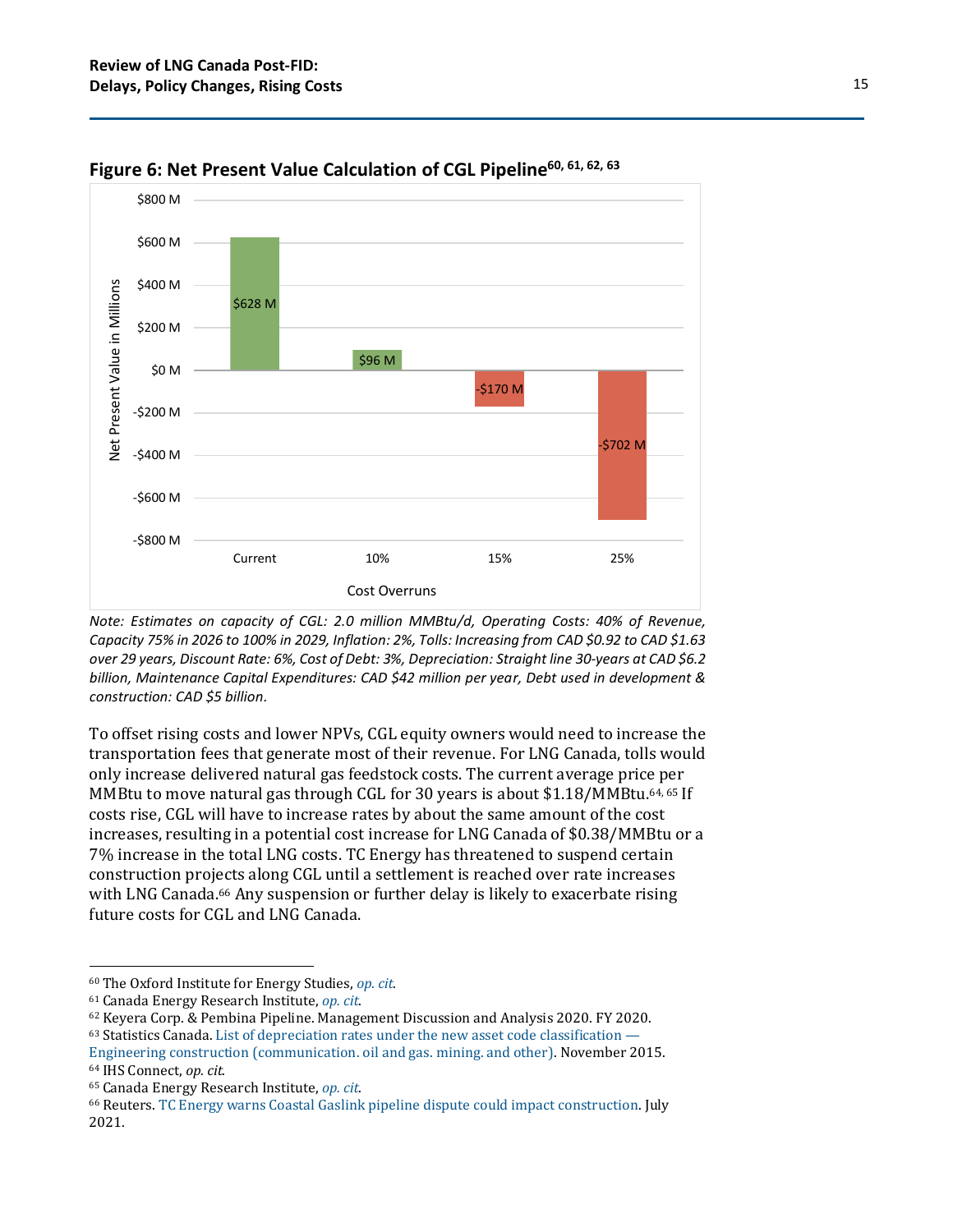The dispute between LNG Canada and CGL over cost overruns reveals the fragility of LNG Canada's finances. In its 2018 FID, Shell anticipated an internal rate of return (IRR) of 13% on the integrated LNG Canada project with a long-term LNG price of \$8.50 per MMBtu delivered to Asia, including shipping. <sup>67</sup> If LNG Canada is unable to control the price of natural gas feedstock and is unable to mitigate cost increases from CGL, then IRRs may be squeezed. The total cost per MMBtu could rise past \$8.50. The increased cost would leave LNG Canada and its equity partners more exposed to price risks in Asian LNG markets as the project goes into production in 2026. 68

### <span id="page-15-0"></span>**Changing Economic and ESG Environment**

During the depths of the COVID-19 crisis in 2020, global LNG prices fell to their lowest level in history. But recent LNG supply and demand disruptions, along with a rebounding global economy, have caused worldwide spot LNG prices to spike dramatically. The average short-term spot LNG price for a winter peak cargo for delivery to Northeast Asia in November 2021 is now  $$38.50/MMBtu,$ <sup>69</sup> up from just \$4.90/MMBtu the prior year.<sup>70</sup>

**Long-term LNG supply and demand trends in Asia will determine LNG Canada's economic viability.**

The short-term trends may mean little for LNG Canada, which won't go into service for at least another four years. Instead, long-term LNG supply and demand trends in Asia will determine LNG Canada's economic viability. According to Fitch Ratings and the five-year JKM future shorter term Asian spot pricing (Figure 7), the influx of projects starting up post-2023 may result in oversupply. Such a glut would cause long-term pricing of LNG to soften into 2026 to an average range of \$7.47 to \$7.72/MMBtu.<sup>71</sup>

<sup>67</sup> Royal Dutch Shell, *[op.](https://www.shell.com/media/news-and-media-releases/2018/shell-gives-green-light-to-invest-in-lng-canada/_jcr_content/par/textimage_5acb.stream/1538482386925/9ccced0b76145d965a12fdbcdb59135a6520a650/lng-canada-fid-webcast-01102018.pdf) cit*.

<sup>68</sup> IHS Connect, *op. cit*.

<sup>69</sup> Reuters. [Asia LNG price rise on firm Chinese demand.](https://www.reuters.com/business/energy/asia-lng-price-rise-firm-chinese-demand-eyes-russian-flow-2021-10-15/) eyes on Russian flow. October 2021.

<sup>70</sup> Reuters. [Global LNG-Asian LNG prices rise on winter demand expectations.](https://www.reuters.com/article/global-lng-idINL5N2GM3YZ) September 2020.

<sup>71</sup> Fitch Ratings. LNG Oversupply Shrinks. [Excess Liquefaction Capacity Is a Risk.](https://www.fitchratings.com/research/corporate-finance/lng-oversupply-shrinks-excess-liquefaction-capacity-is-risk-18-01-2021) January 2021.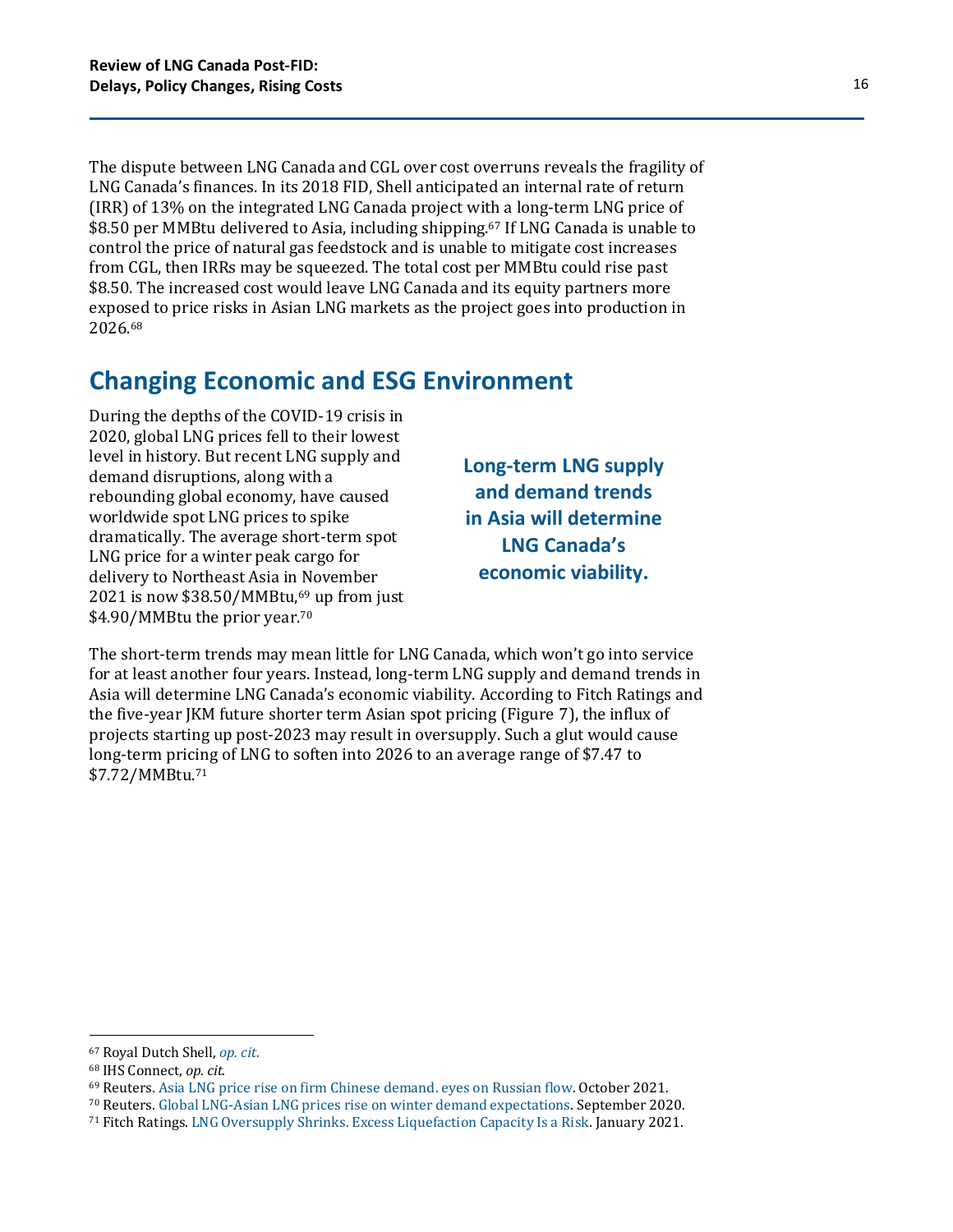

**Figure 7: JKM Spot Futures Prices Falling Into 2026**

Lower price forecasts highlight the shifting imbalance between global LNG demand and supply. LNG projects are multi-year infrastructure projects that require an indepth outlook at the time the project plans its first LNG shipment. Projects can be segmented into greenfield and brownfield projects that vary in their execution and timing risks. Brownfield projects often leverage existing infrastructure and facilities, requiring less time, money, and permitting begin construction and development. LNG Canada is a greenfield project because of the new-build pipeline, LNG facility, and ramp-up in BC Montney production needed to complete the project. LNG Canada is expected to take eight years from FID to first LNG shipment in the mid-2020s. Between 2023 and LNG Canada's completion date of 2025-26, 100 MTPA of new LNG will come online; around 90 MTPA of the 100 MTPA will come from brownfield projects. <sup>72</sup> The additional capacity will lead to a 23% increase in LNG delivery capacity while demand is expected to rise by 15%. <sup>73</sup> All market dynamics point to an oversupplied LNG market as LNG Canada starts to ship in 2025 or 2026.

LNG Canada's razor-thin margins to generate substantial returns show the project's sensitivity to Asian LNG prices. Under Shell's long-term price assumption of \$8.50/MMBtu delivered to Asian buyers, LNG Canada partners require the cost of natural gas to be \$1.40/MMBtu to remain profitable (see Figure 8).

*Source: CME Group[, JKM Futures Prices,](https://www.cmegroup.com/trading/about-quotes.html) September 2021. Note: Future price current LNG buyers in Asia can lock in to purchase JKM priced LNG cargoes later or hedge against future volatility in pricing.* 

<sup>72</sup> The Oxford Institute for Energy Studies, *[op.](https://www.oxfordenergy.org/wpcms/wp-content/uploads/2019/03/Outlook-for-Competitive-LNG-Supply-NG-142.pdf) cit*.

<sup>73</sup> BloobergNEF. [Global LNG outlook 2021-2025 overview.](https://www.bloomberg.com/professional/blog/global-lng-outlook-2021-25-overview/) June 2021.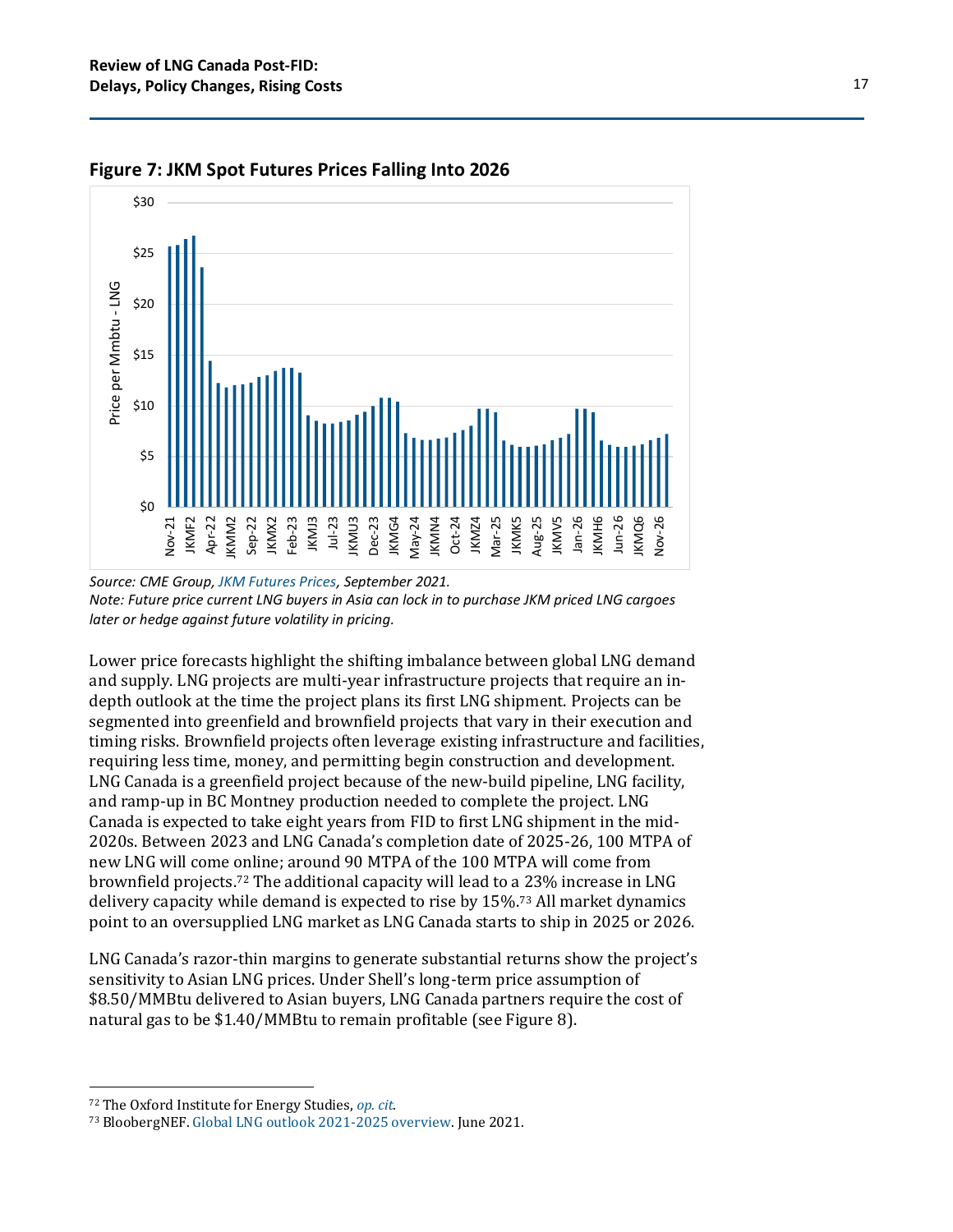For our LNG Canada economic analysis, we use Shell's long-term contracted price, which gives us a delivered (DES) price of \$8.50/MMBtu. Subtracting a long-term shipping charter rate of \$0.90/MMBtu, an estimated liquefaction and loading fee at the LNG Canada terminal of \$4.25/MMBtu, and delivery charges through the CGL pipeline of \$1.24/MMBtu results in a netback price of \$2.11/MMBtu into the CGL pipeline (Figure 8). Then, subtracting the existing priced development costs required to maintain feed gas to LNG Canada of \$0.05/MMBtu leaves producers with a gas price of \$2.06/MMBtu (Figure 8). LNG Canada's project sponsors feared the continual flooding of its natural gas production to domestic markets in British Columbia and Alberta would further depress long-term pricing of BC Station 2 and AECO markets. Therefore, LNG Canada was the only outlet for the sponsors of LNG Canada to get natural gas to market in a profitable manner.

| LNG Profit Margin at \$8.50 per<br>MMBtu + 10% Cost Overrun at<br><b>CGL Pipeline</b> | <b>Shell Optimal</b><br><b>Breakeven</b><br><b>Groundbirch</b><br>(\$1.40/MMBtu) | Shell 2018 FID<br><b>Estimate Breakeven</b><br><b>Groundbirch</b><br>(\$2.00/MMBtu) | <b>Forecast BC</b><br><b>Station 2 into</b><br>2030<br>(\$2.40/MMBtu) |
|---------------------------------------------------------------------------------------|----------------------------------------------------------------------------------|-------------------------------------------------------------------------------------|-----------------------------------------------------------------------|
| <b>LNG Delivery Price</b>                                                             | \$8.50                                                                           | \$8.50                                                                              | \$8.50                                                                |
| <b>Delivery Costs</b>                                                                 |                                                                                  |                                                                                     |                                                                       |
| Shipping                                                                              | \$0.90                                                                           | \$0.90                                                                              | \$0.90                                                                |
| Infrastructure Costs                                                                  |                                                                                  |                                                                                     |                                                                       |
| Liquefaction Cost                                                                     | \$4.25                                                                           | \$4.25                                                                              | \$4.25                                                                |
| <b>CGL Pipeline Cost</b>                                                              | \$1.24                                                                           | \$1.24                                                                              | \$1.24                                                                |
| Realized Price into CGL Delivered                                                     | \$2.11                                                                           | \$2.11                                                                              | \$2.11                                                                |
| <b>Cost of Natural Gas</b>                                                            |                                                                                  |                                                                                     |                                                                       |
| Total Delivery Cost to CGL                                                            | \$1.40                                                                           | \$2.00                                                                              | \$2.46                                                                |
| Development Costs - 30 Years                                                          | \$0.05                                                                           | \$0.05                                                                              | \$0.05                                                                |
|                                                                                       |                                                                                  |                                                                                     |                                                                       |
| Profit to Natural Gas Producer                                                        | \$0.66                                                                           | \$0.06                                                                              | $-50.41$                                                              |
| Return on MMBtu                                                                       | 46.9%                                                                            | 2.8%                                                                                | $-15.5%$                                                              |
| <b>Breakeven</b>                                                                      | \$7.84                                                                           | \$8.44                                                                              | \$8.91                                                                |

#### **Figure 8: LNG Canada Economics to Asia74,75,76,77,78**

*Note: Estimates used in Figure 6 used for CGL pipeline, assume capital expenditure estimates of \$12.4 billion as estimated by Shell for development of reserves including initial capital expenditure to drill and tie in wells to sustain production over 30 years. Shipping costs assume \$83,000/day, long-term charter rates for LNG cargo, economics assume 10% cost overruns at CGL along with three natural gas price scenarios: Shell lowest-cost natural gas, Shell FID cost natural gas, and market price of natural gas at BC Station 2 and AECO.* 

<sup>74</sup> The Oxford Institute for Energy Studies, *[op. cit.](https://www.oxfordenergy.org/wpcms/wp-content/uploads/2019/12/Canadian-LNG-Competitiveness-NG-156.pdf)*

<sup>75</sup>Royal Dutch Shell Plc ("Shell"), *[op.](https://www.shell.com/investors/investor-presentations/2018-investor-presentations/shell-gives-green-light-to-invest-in-lng-canada-webcast/_jcr_content/par/textimage_a5ec.stream/1538492184003/1f1dff3c3da450c7c905eefb52874e863f791380/shell-lng-canada-webcast-transcript.pdf) cit*.

<sup>76</sup> GLJ. [Historical Price Charts.](https://www.gljpc.com/price-charts) September 2021.

<sup>77</sup> Canada Energy Research Institute, *[op.](https://ceri.ca/assets/files/Study_172_Full_Report.pdf) cit*.

<sup>78</sup> IHS Connect, *op. cit*.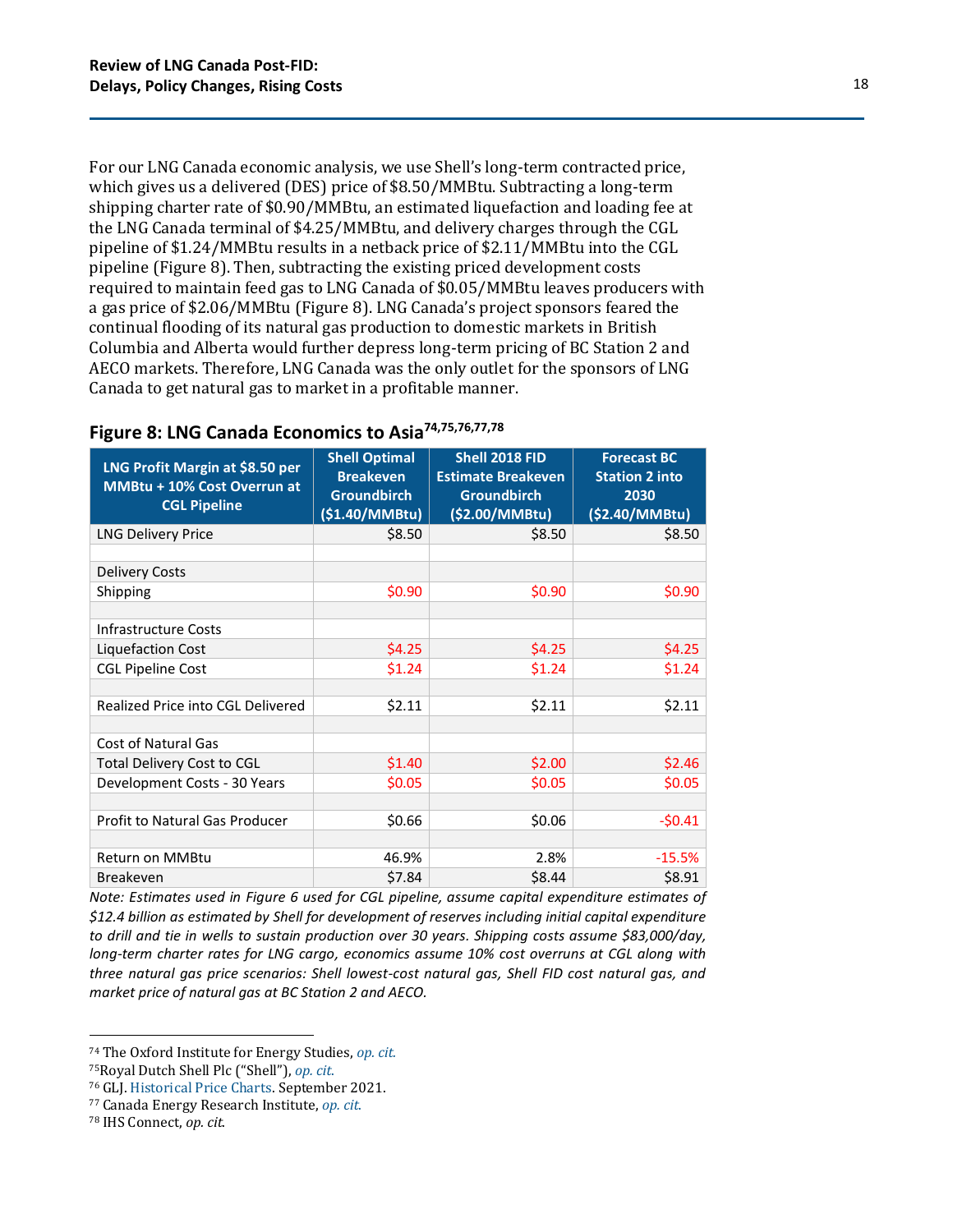Since LNG Canada's 2018 FID, it is plausible to assume operating costs have fallen enough to justify a \$1.40/MMBtu cost base for natural gas. From 2018 to 2020, operating costs fell 26% from major BC Montney producers that would feed into LNG Canada. <sup>79</sup> The drop could justify Shell's stated natural gas breakeven price in the Montney falling from \$2/MMBtu to roughly \$1.40/MMBtu. <sup>80</sup> However, this would imply that LNG Canada's upstream assets would meet all obligations arising from LNG Canada's liquefaction facility and that Shell's breakeven costs are reflective of the costs for Petronas Canada, Ovinitiv, and Obsidian Energy. In a bestcase scenario, the breakeven price for LNG Canada's shipments to Asia would be \$7.84/MMBtu which exceeds long-term pricing to Northeast Asia of \$7.47 to \$7.72/MMBtu into 2026 (see Figure 8). If natural gas prices in British Columbia and Alberta continue to rise, or costs climb and LNG Canada is unable to supply all gas from their owned upstream assets, the project's profits are threatened even at Shell's long-term LNG price forecast of \$8.50/MMBtu (see Figure 8). Over the long run, the economic argument for LNG Canada is dwindling as pricing remains depressed, driven by the likelihood of an oversupplied global LNG market into 2023.

### *Environmental Impact of LNG Canada*

Added supplies of LNG for Northeast Asian markets have forced medium-term LNG pricing to remain below estimated costs of LNG Canada. The waning economic argument for LNG Canada has put its environmental record at the forefront. LNG Canada claims lower greenhouse gas (GHG) emissions than other major LNG projects around the world; however, this does not consider dedicated GHG emissions from infrastructure like CGL and upstream investment from LNG Canada sponsors. Accounting for dedicated GHG emissions directly related to LNG Canada, the environmental picture is less optimistic.

**Accounting for dedicated GHG emissions directly related to LNG Canada, the environmental picture is less optimistic.**

The fossil fuel industry has made countless arguments for natural gas as a transition fuel to a greener global economy. Data from the Energy Information Administration shows natural gas generates around half the  $CO<sub>2</sub>$  emissions of a comparable amount of coal when burned.<sup>81</sup> Countries are rushing to natural gas under the rhetoric of natural gas as a bridge fuel to target new GHG emission levels in 2030. Japan has targeted a 46% reduction in GHG emissions from 2013 levels, South Korea has targeted a 40% reduction in GHG emissions from 2017 levels, and China has stated intentions to "phase down" coal use by 2026. <sup>82</sup> What is not being considered are the goals of British Columbia—the province has set a GHG emissions target of reducing

<sup>79</sup> Company Reports, *op. cit*.

<sup>80</sup> The Oxford Institute for Energy Studies, *[op.](https://www.oxfordenergy.org/wpcms/wp-content/uploads/2019/12/Canadian-LNG-Competitiveness-NG-156.pdf) cit*.

<sup>81</sup> EIA. [How much carbon dioxide is produced when different fuels are burned.](https://www.eia.gov/tools/faqs/faq.php?id=73&t=11) June 2021.

<sup>82</sup> Climate Action Tracker. [Countries.](https://climateactiontracker.org/countries/) October 2021.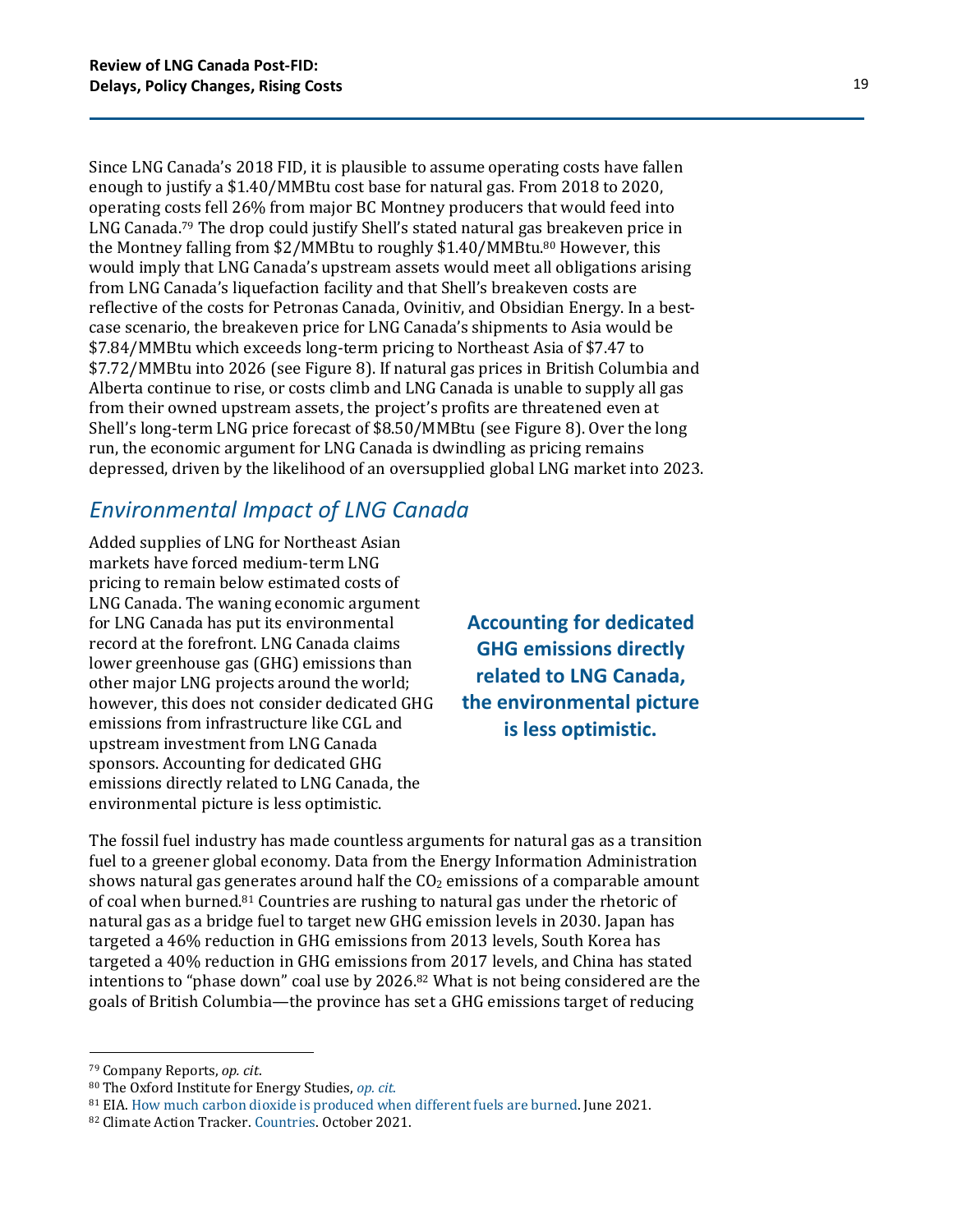40% of emissions from 2007 levels. <sup>83</sup> The data reveal that British Columbia is not on track to achieving 2030 goals as GHG emissions continue to rise. From 2007 to 2018, GHG emission have risen by 7 percent (or 6 percent if offset projects are included). What is pertinent to environmental objectives in British Columbia is whether LNG Canada is bringing the province toward GHG emissions targets for 2030, or if the British Columbia government considers targets as mere suggestions.

On a relative basis, LNG Canada does not have a spectacular GHG emission record. The 0.15 tons of GHG emissions/ton of LNG exported is low relative to comparable global emissions. Within Canada, LNG Canada is not substantially better than limits imposed in British Columbia for LNG project approvals (see Figure 9).



**Figure 9: LNG Canada GHG Emissions Comparables84, 85, 86**

*Source: GHG emissions measured for Phase 1 take total emissions from ongoing LNG Canada operations and split them in half in the proposed 2-phase development method. LNG Canada assumes the use of natural gas turbines and 100 megawatts of power from Site C. Unlike LNG Canada, Woodfibre LNG will be using hydroelectric for power generation to significantly reduce emissions relative to LNG Canada.* 

Also, Shell's analysis of GHG emissions does not even factor in the full dedicated GHG emissions from accompanying projects like CGL and LNG Canada's upstream assets. The 0.15 tons of emissions per ton of LNG only considers power generation and ongoing annual emissions from operations of LNG Canada over the project's life (Figure 9). If the GHG emissions of CGL and 1.8 million MMBtu/d of dedicated

<sup>83</sup> Clean BC. [2020 Climate Change Accountability Report.](https://www2.gov.bc.ca/assets/gov/environment/climate-change/action/cleanbc/2020_climate_change_accountability_report.pdf) 2020.

<sup>84</sup> The Oxford Institute for Energy Studies, *[op.](https://www.oxfordenergy.org/wpcms/wp-content/uploads/2019/12/Canadian-LNG-Competitiveness-NG-156.pdf) cit*.

<sup>85</sup> LNG Canada. [LNG Canada Export Terminal.](https://projects.eao.gov.bc.ca/api/document/5886905ce036fb0105768a9b/fetch/Greenhouse%20Gas%20Management%20Technical%20Data%20Report.pdf) October 2014.

<sup>86</sup> Program on Water Governance. Comparative Analysis of Green House Gas Emissions of Site C [versus Alternatives.](http://watergovernance.sites.olt.ubc.ca/files/2017/11/Report-4-Site-C-Comparative-GHG-analysis.pdf) July 2016.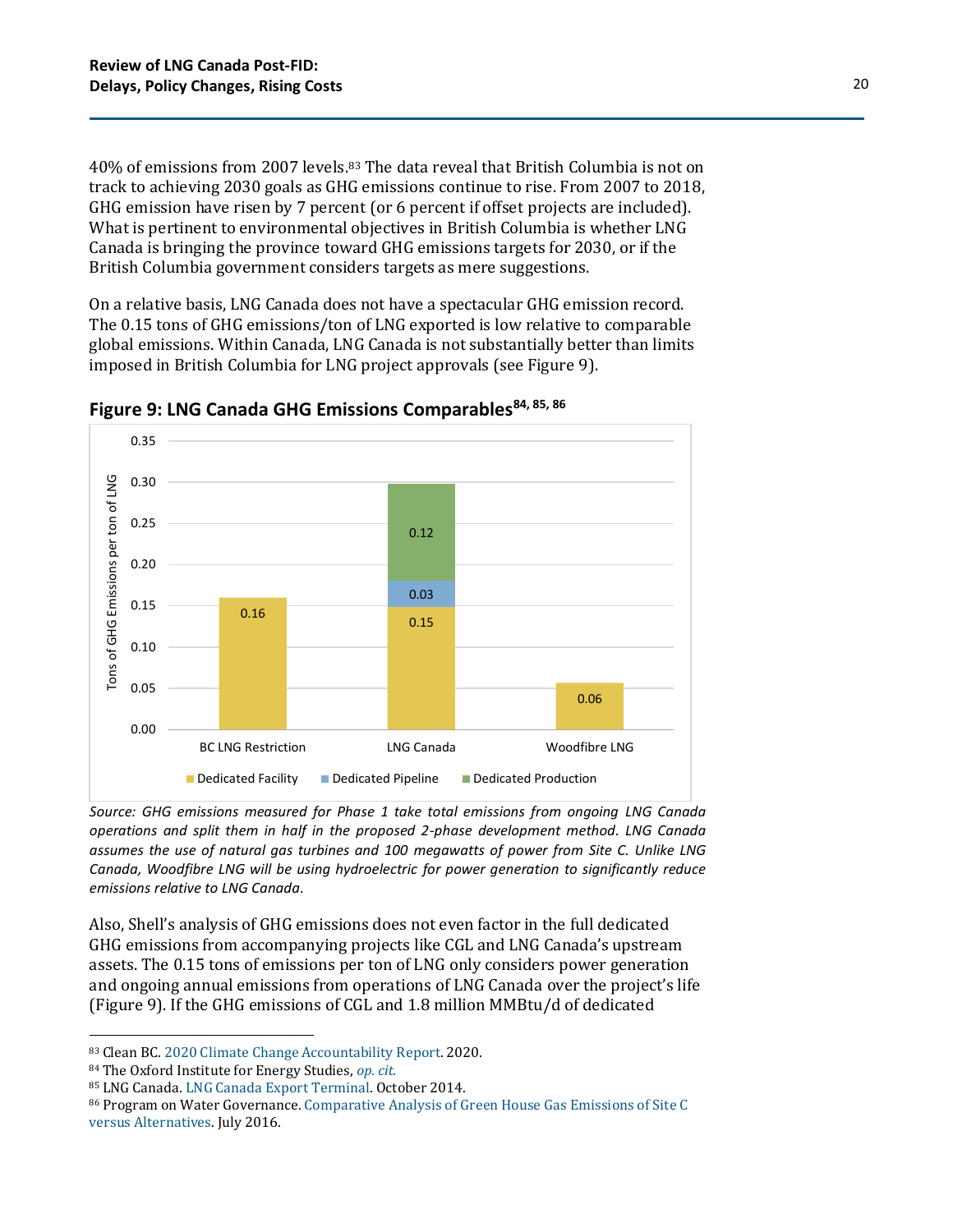upstream natural gas production are included in this calculation, the emissions per ton of LNG exported rises to 0.30 tons, or twice what was originally indicated by LNG Canada. 87,88 Total annual dedicated GHG emissions from LNG Canada would increase GHG emissions in British Columbia by another 7 percent.

LNG Canada is a large infrastructure project at the mercy of the ebbs and flows of supply and demand surpluses of LNG in the global market. While the current market is undersupplied, it appears LNG Canada will deliver cargoes into an oversupplied market in the mid-2020s. Subject to pending cost overruns on LNG Canada infrastructure and uncertainties around securing cheap natural gas sources from LNG Canada's own supply of upstream assets, the economic argument for LNG Canada is deteriorating. Also, the project adds to British Columbia's environmental burden, which the government has targeted a 40% GHG emissions reduction from 2007 levels by 2030 but does not remain on track to achieve those targets.

## <span id="page-20-0"></span>**Conclusion**

Multinational oil and gas companies are used to considering political risk in their investment decisions for countries with challenging investment landscapes and tensions that prevent massive investment in their fossil fuel industries. Since Shell's first foray into the Montney with the 2008 acquisition of Duvernay Oil Corp. a massive political, economic, and environmental shift has occurred in Canada. The same political risk considerations are a growing part of investing in Canada and large capital-intensive marginal return projects like LNG Canada are not conducive to this investment environment.

LNG Canada's Phase 1 faces general difficulties around growing production from unconventional natural gas wells in the BC Montney; lower priced liquids that had offered better prices to wet natural gas production, policy changes around Montney development in British Columbia; and cost overruns of the CGL pipeline. These factors have increased the cost of LNG Canada past the medium-term outlook for Asian LNG prices in 2024-2026. **With the changes, the backers of LNG Canada might have reconsidered their FID decision had it been made in today's market.**

**With the changes, the backers of LNG Canada might have reconsidered their FID decision had it been made in today's market.**

At this point, there is not a clear path to an FID for other LNG export projects on the British Columbia coast.

<sup>87</sup> LNG Canada, *[op.](https://projects.eao.gov.bc.ca/api/document/5886905ce036fb0105768a9b/fetch/Greenhouse%20Gas%20Management%20Technical%20Data%20Report.pdf) cit*.

<sup>88</sup> Tourmaline Oil, *[op. cit.](https://www.tourmalineoil.com/wp-content/uploads/2021/09/Tourmaline-Oil-Corp-Overview-September-22.pdf)*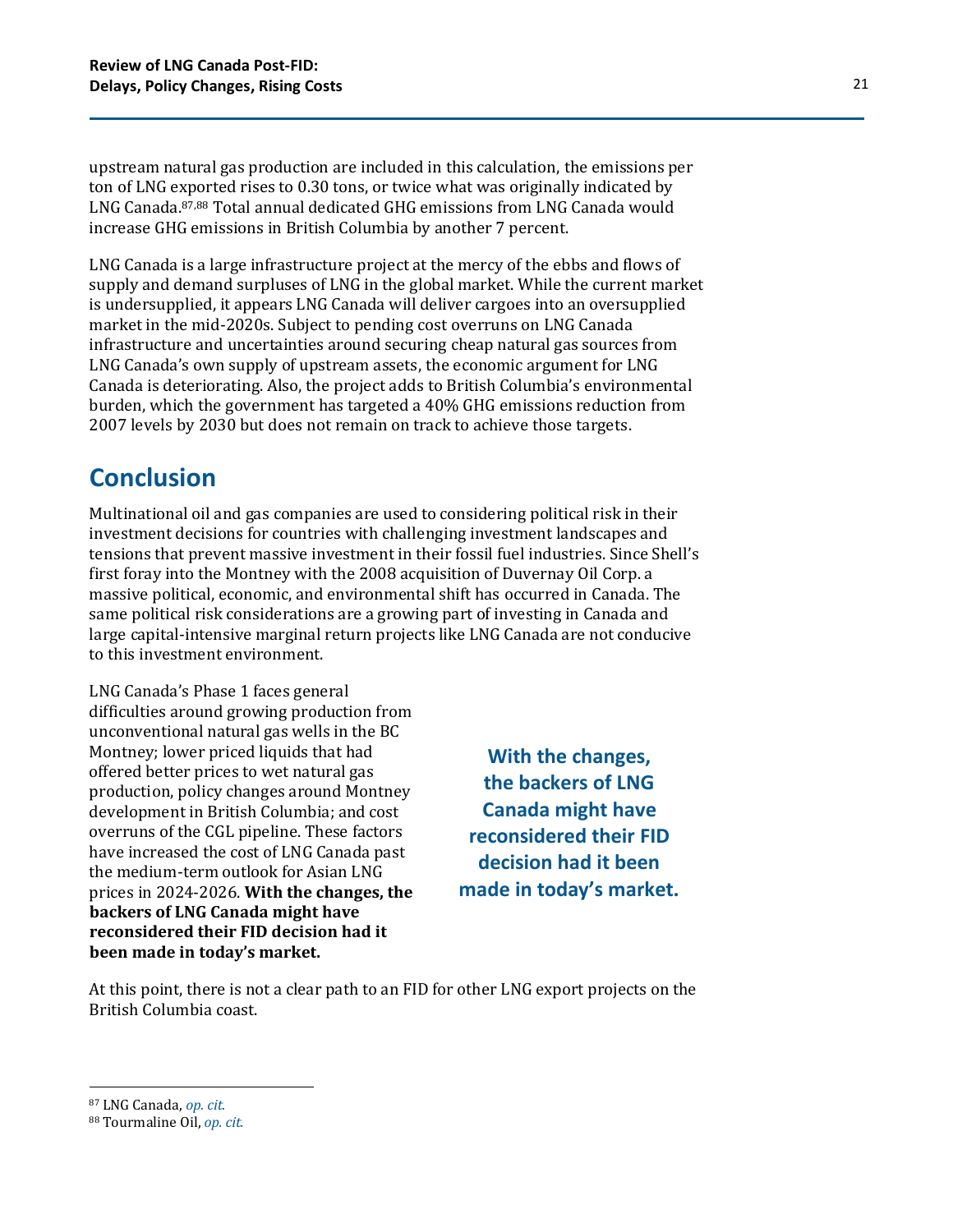As the world shifts to tackle climate change and reduce GHG emissions, the province will need to engage in some hard discussions about LNG Canada's Phase 1 impacts and whether British Columbia is serious about reaching its 2030 climate goals.

LNG Canada once stood as a beacon of optimism for the natural gas industry in British Columbia. Only time will tell if LNG Canada manages to squeeze out profits, or if it becomes another painful lesson for Canada's oil and gas industry.